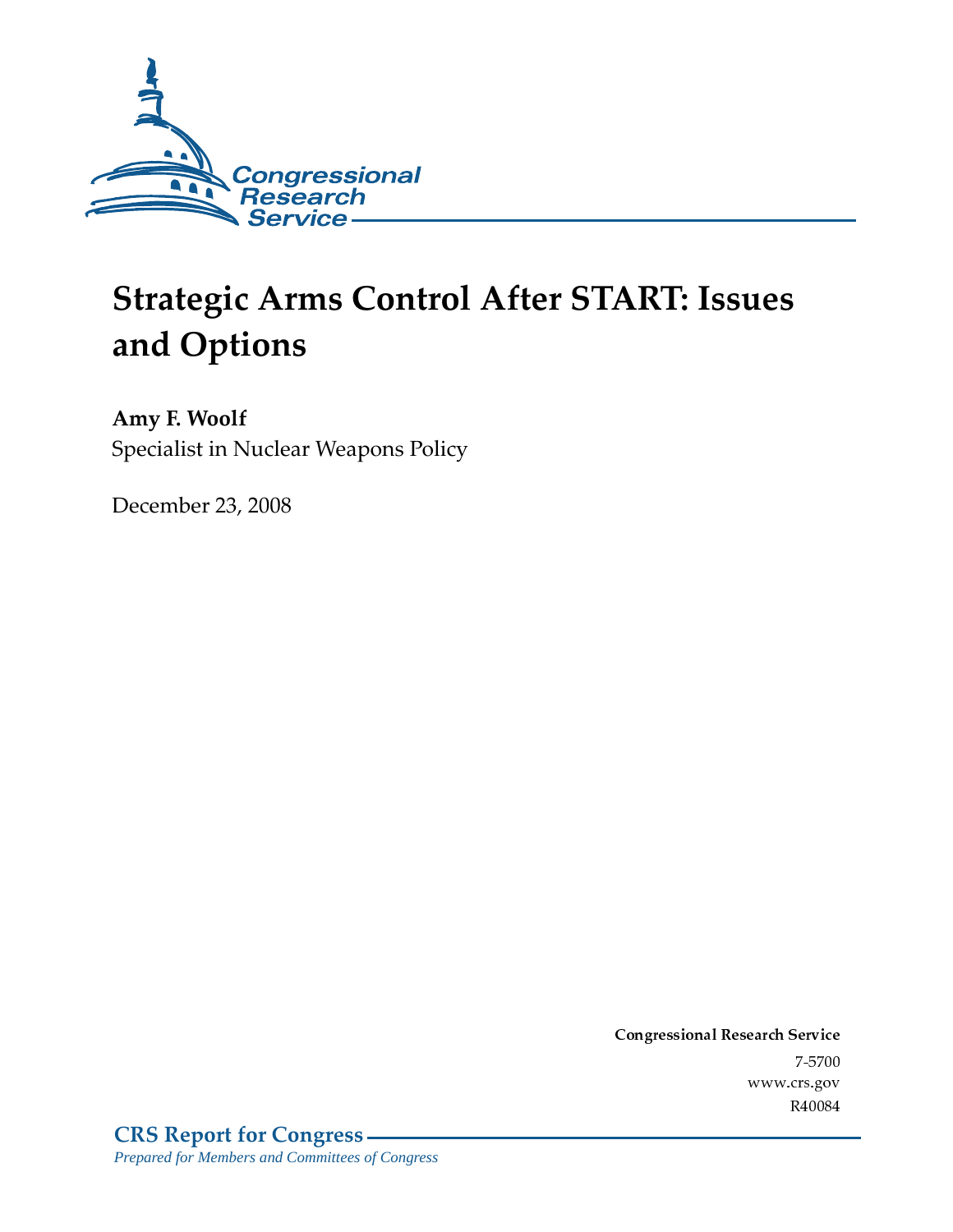## Summary

The United States and Soviet Union signed the Strategic Arms Reduction Treaty in 1991; it entered into force in December 1994 and is due to expire in December 2009. The United States and Russia have held several meetings to discuss options for continuing their arms control relationship, but have not agreed on whether to extend START or how to replace it.

START counts each deployed ICBM, SLBM, bomber as a single delivery vehicle under the Treaty limit of 1,600 delivery vehicles and attributes an agreed number of warheads to each deployed delivery vehicle. This attribution rule provides the total number of warheads that count under the 6,000 warhead limit in the Treaty. To verify compliance with START, each side monitors the numbers and locations of ballistic missiles, launchers and heavy bombers deployed by the other country. The parties use a wide variety of means to collect information—or monitor—these forces and activities. Some of these monitoring systems, such as overhead satellites, operate outside the territories of the treaty parties. They also have also been required to exchange copious amounts of data on locations, operations, and technical characteristics of the treaty-limited items. This verification regime has allowed the parties to remain confident in each other's compliance with the Treaty.

The United States and Russia began to discuss their options for arms control after START expired in mid-2006. They have, however been unable to agree on a path forward. Neither side wants to extend START in its current form, as some of the Treaty's provisions have begun to interfere with some military programs on both sides. Russia wants to replace START with a new Treaty that would further reduce deployed forces while using many of the same definitions and counting rules in START. The United States initially did not want to negotiate a new treaty, but would have been willing to extend, informally, some of START's monitoring provisions. It has recently agreed to conclude a new Treaty, with monitoring provisions attached, but this Treaty would resemble the far less formal Strategic Offensive Reductions Treaty that the two sides signed in 2002. In December 2008, the two sides agreed that they wanted to replace START before it expired, but acknowledged that this task would have to be left to negotiations between Russia and the Obama Administration.

The United States and Russia could choose from a number of options for the future of their arms control relationship. They could allow START to lapse or they could extend START for five years. They could extend START, then amend it to ease some of the outdated provisions. They could negotiate a new Treaty, or they could pursue less formal arrangements to manage their nuclear forces. Moreover, if a new treaty included further reductions in nuclear weapons, it could use some START definitions and counting rules or the less formal Moscow Treaty declarations.

This report will be updated as needed.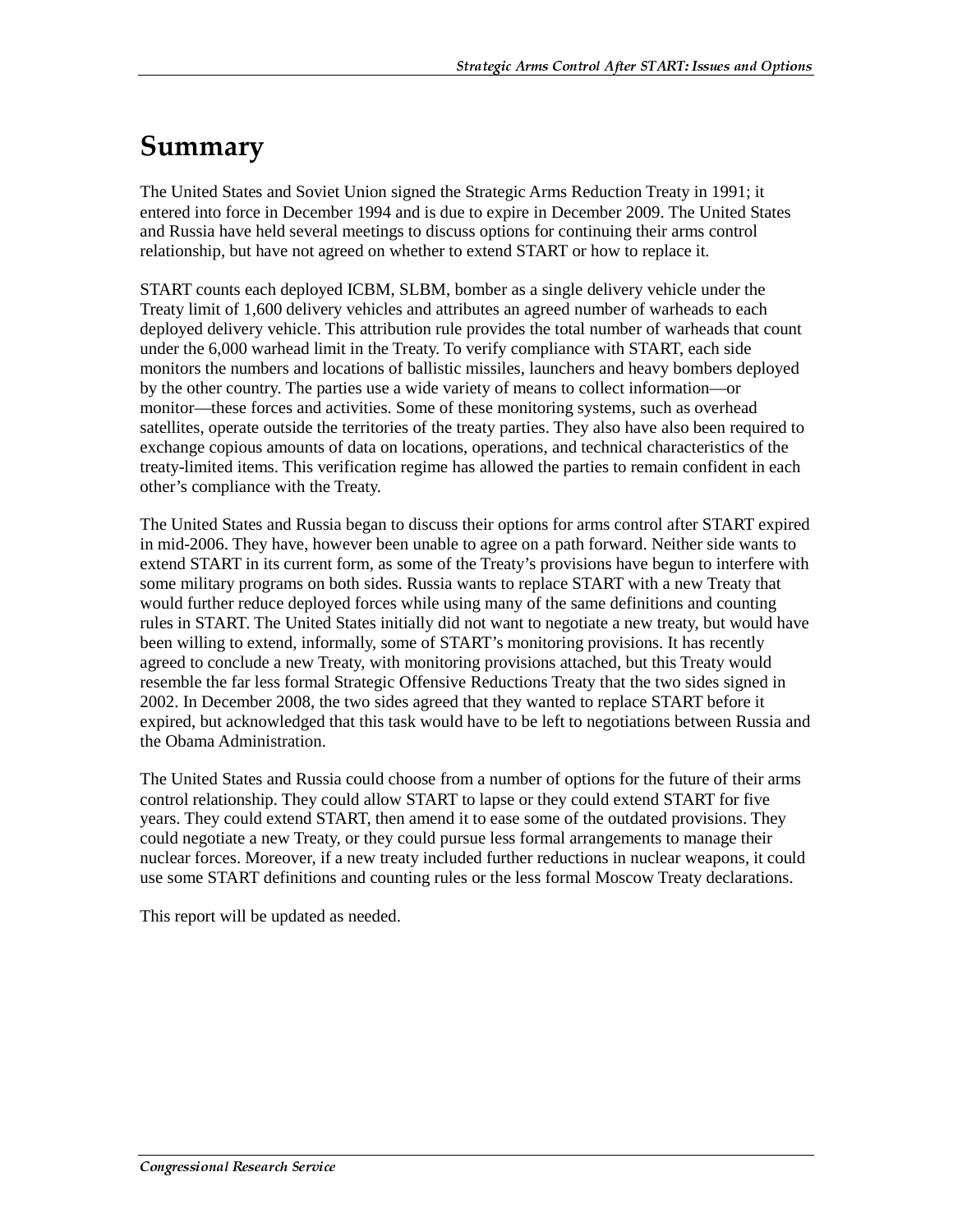## **Contents**

## **Tables**

|--|--|

## Contacts

|--|--|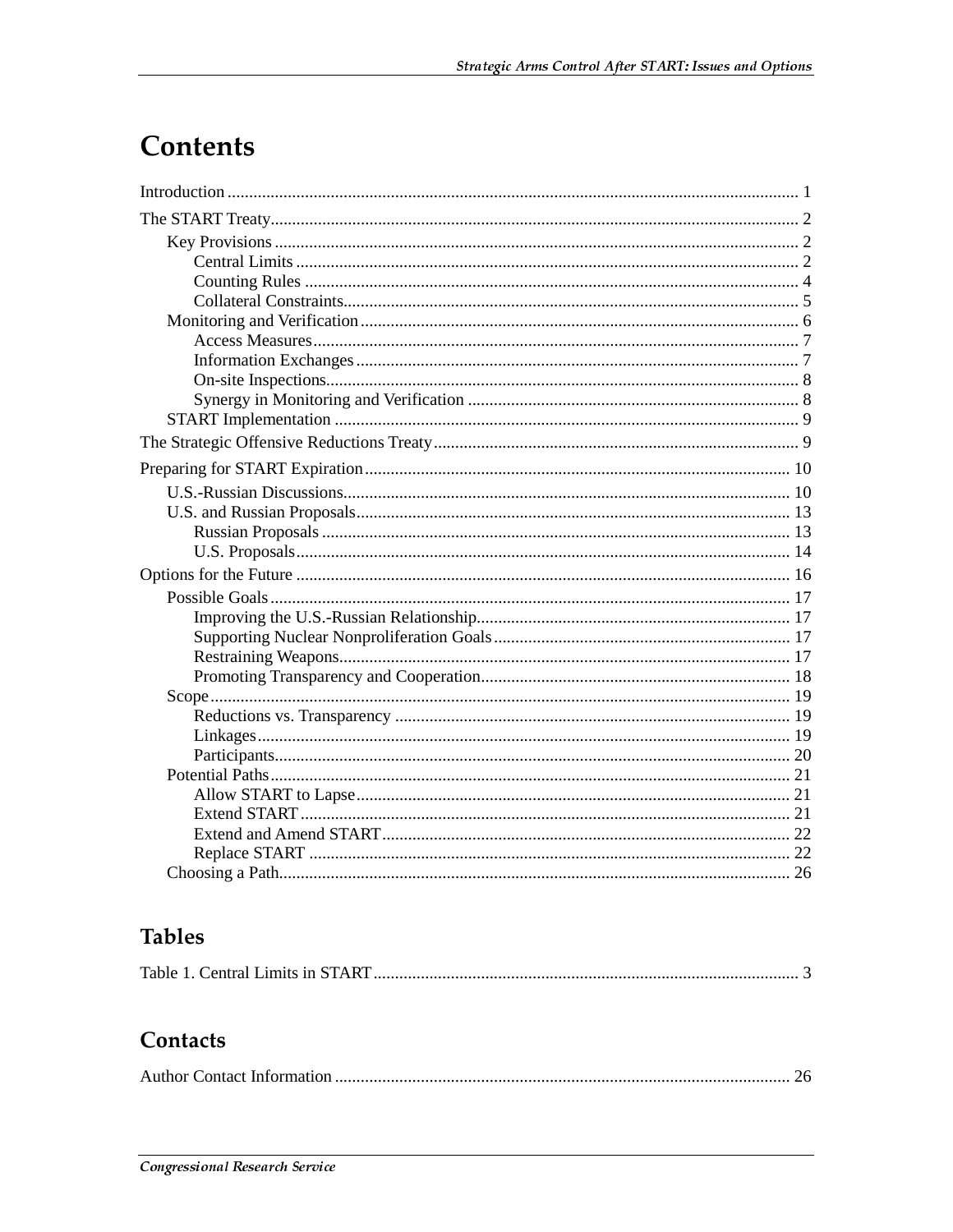## <u>Introduction</u>

The United States and Soviet Union signed the Strategic Arms Reduction Treaty (START) on July 31, 1991. After the demise of the Soviet Union in December 1991, the parties signed a Protocol that named the four former Soviet Republics with nuclear weapons on their territory—Ukraine, Belarus, Kazakhstan, and Russia—parties to the Treaty.<sup>1</sup> START entered into force on December 4, 1994. The Treaty was to remain in force for 15 years, unless replaced by a subsequent agreement, and, therefore, will expire on December 5, 2009.<sup>2</sup> According to Article XVII of the Treaty, the parties must meet "no later than one year" before this date to consider whether the Treaty should be extended or allowed to lapse.<sup>3</sup> If the parties agree to extend the Treaty, the extension would last five years, unless START were replaced by a subsequent agreement during that time.

The United States and Russia have held several meetings to discuss the options for continuing their bilateral arms control relationship after START, but have not yet reached an agreement on whether to extend START or on how to replace it. The discussions between the two parties, along with the statements from Members of Congress and others following the process, reflect not only on the specific issues that may be addressed in a possible follow-on Treaty, but, also on the broader question of what, if any, role arms control should play in future U.S.-Russian relations.

The United States and Soviet Union negotiated START between 1994 and 2001. It contains many detailed definitions and restrictions that not only limit the permitted number of nuclear warheads but also restrain the locations and movement of delivery vehicles carrying nuclear warheads and require extensive exchanges of data about them. Many of these provisions reflect the more competitive relationship between the United States and Soviet Union, and the concerns that drove their inclusion in the Treaty, may no longer seem as important to the U.S.-Russian relationship. Specifically, some in the Bush Administration and the broader foreign policy community have argued that, because the United States no longer structures its nuclear forces in response to a Russian threat, it no longer needs a treaty that restrains and reduces the weapons that make up that threat. They, therefore, question whether the START Treaty, or U.S.-Russian nuclear arms control in general, remain important as tools in the political relationship between the United States and Russia.

Some U.S. critics of arms control argue that the bilateral arms control process should fade away after START expires. They note that START may have served its purpose by helping to reduce the size of the Russian arsenal after the demise of the Soviet Union and by restraining the permitted operations of the remaining forces, but its reductions have been overtaken by deeper cuts mandated by the Moscow Treaty and the restrictions on Russian forces also serve to restrict the flexibility of U.S. forces. In the current environment, the United States may be better served by

 $\overline{a}$ 

<sup>&</sup>lt;sup>1</sup> The leaders in Belarus, Ukraine, and Kazakhstan agreed to eliminate all of the nuclear weapons on their territories and to sign the Nuclear Non-Proliferation Treaty (NPT) as non-nuclear weapons states. These three states have been nuclear free since the late 1990s; all remaining Soviet-era nuclear warheads are deployed in Russia.

 $2$  The United States and Russia signed the Strategic Offensive Reductions Treaty (also known as the Moscow Treaty) on May 24, 2002. They do not, however, consider this Treaty to be a successor to START. Article II of the Moscow Treaty specifically states that the START Treaty remains in force. See CRS Report RL31448, *Nuclear Arms Control: The Strategic Offensive Reductions Treaty*, by Amy F. Woolf.

 $3$  The Parties did not need to make a decision about the future of START in December 2008, they just needed to meet to consider the question.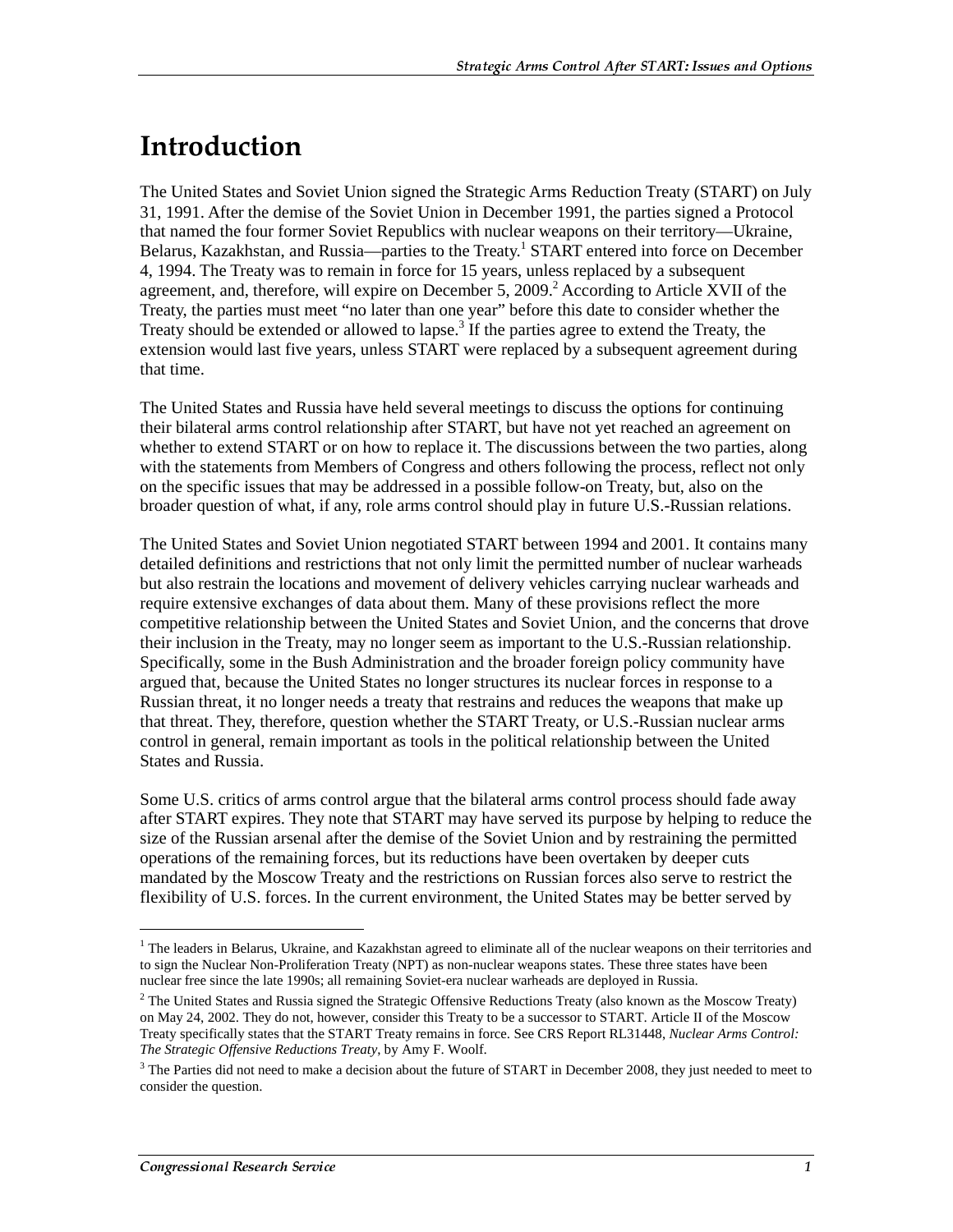maintaining its own freedom of action in deploying and operating its nuclear forces than by retaining START's or similar restraints on U.S. and Russian forces.

Others, however, argue that START remains relevant to the U.S.-Russian relationship and deserves to be either extended or replaced with a similar treaty. In this view, the predictability created by START's well-defined restrictions on Russian and U.S. nuclear forces can benefit both countries. Moreover, continuing this cooperation can help to restore some trust in the relationship between the two nations. In addition, some in Russia still feel threatened by U.S. nuclear weapons and continue to value the restraints provided by arms control treaties.

Some Members of Congress have joined this debate, with several endorsing the view that extending START, and its monitoring and verification provisions, will help improve the relationship between the United States and Russia. For example, Senator Richard Lugar has stated that "the current U.S.-Russian relationship is complicated enough without introducing more elements of uncertainty. Failure to preserve the START Treaty would increase the potential for distrust between the two sides."<sup>4</sup> Some also believe, as Senator Lugar has noted that the "failure to renew START will be seen worldwide as weakening the international nuclear nonproliferation regime and a further sign to many foreign leaders and experts that U.S. nonproliferation policy is adrift."<sup>5</sup>

Congress has limited influence on the process of seeking a replacement for START. If the United States and Russia amend START, or negotiate a new treaty to replace it, the Senate will have to provide its advice and consent before the parties ratify the Treaty. However, if the two parties do not reach any agreement and START lapses, or if they choose simply to extend START for five years, according to the provision in Article XVII, the Senate would not have to approve or reject the outcome. Nevertheless, Congress can, through resolutions, hearings, and consultations, offer the Administration its views on the future of the START Treaty and the U.S.-Russian arms control process.

This report provides background information about the START Treaty and reviews the discussions about a possible successor to START. It also presents a range of alternatives that the United States and Russia might consider if they choose to follow START with a new framework for the arms control process.

## The START Treaty $\rm ^6$

### **Key Provisions**

### Central Limits

j

START limits long-range nuclear-capable delivery systems—land-based intercontinental ballistic missiles (ICBMs), submarine-launched ballistic missiles (SLBMs), and heavy bombers—in the

<sup>4</sup> Richard Lugar. Speech at Conference on Defense Against Weapons of Mass Destruction. January 20, 2008.

<sup>5</sup> Richard Lugar. "Trust Still Needs Verification." *Washington Times*. July 18, 2008. p. 24.

 $6$ The full text of the Treaty and its many annexes is available at the U.S. State Department website: http://www.state.gov/t/ac/trt/18535.htm.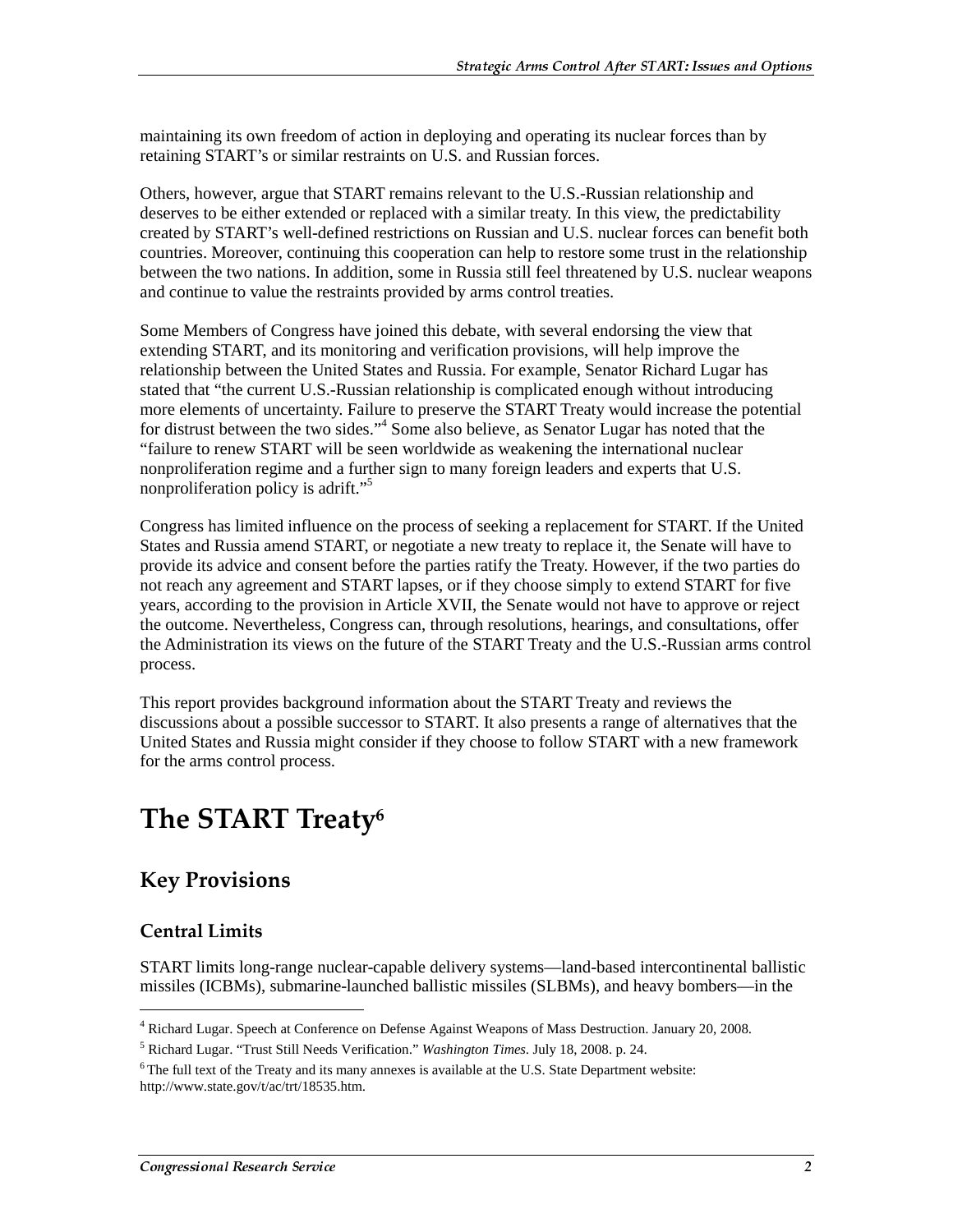United States and the four states of the former Soviet Union. The Treaty limits both the number of delivery systems and the number of warheads carried on these systems. As **Table 1** below indicates, each side can deploy 6,000 "attributed" warheads on no more than 1,600 ballistic missiles and heavy bombers, with no more than 4,900 attributed warheads on land-based and submarine-based ballistic missiles.

| Deployed Strategic Nuclear Delivery Vehicles       | 1,600                          |
|----------------------------------------------------|--------------------------------|
| Heavy ICBMs                                        | 154                            |
| Accountable Warheads on Deployed Delivery Vehicles | 6,000                          |
| <b>Ballistic Missile Warheads</b>                  | 4,900                          |
| Warheads on Heavy ICBMs                            | 1,540                          |
| Warheads on Mobile ICBMs                           | 1.100                          |
| Total Ballistic Missile Throwweight                | 3,600 metric tons <sup>0</sup> |

Table L. Central Limits in START

**Example 1.1**<br> **The Contract Control Control Control Control Control Control Control Control Control Control Control Control Control Control Control Control Control Control Control Control Control Control Control Control C** ire: Usias ken,<br>
This is zoomd 54% of the amount of throwweight deployed on Soviet missiles when the treaty was signed<br>
in the agreegate limits on hallistic missile warheads, START also limits each side to no more<br>
1.540 w a. This is aro<br>
in the aggre<br>
1,540 warhe<br>
1,540 warhe<br>
1,540 warhe<br>
1,540 warhe<br>
1,540 warhe<br>
1,1540 warhe<br>
1,1540 warhe<br>
1,1540 warhe<br>
1,1550 kilos<br>
1,1550 kilos<br>
1,1550 kilos<br>
1,1550 kilos<br>
1,1550 kilos<br>
1,1550 kilos<br>
1 in the aggregate limits on ballistic missile warheads, START also limits each side to no more 1.540 varheads on heavy ICBMs, which are defined as those with a throwweight greater to restrain forces that the United States f Within the aggregate limits on ballistic missile warheads, START also limits each side to no more than 1,540 warheads on heavy ICBMs, which are defined as those with a throwweight greater than 4,350 kilograms, and 1,100 warheads on mobile ICBMs. These two limits are an added effort to restrain forces that the United States feared would provide the Soviet Union with an avenue to exceed the warhead limit. The United States had long sought to use the arms control process to limit, or eliminate, the Soviet monopoly on heavy ICBMs because it believed that the Soviet Union could expand the capabilities of these missiles by deploying them with more or higher yield. The United States did not have any ballistic missiles of this size, and had no plans to develop or deploy them. The Soviet Union initially resisted U.S. pressures to limit these missiles, but eventually agreed to halve their force of 304 SS-18 ICBMs, each of which was deployed with 10 warheads, under START.

As the START negotiations proceeded through the 1980s, the United States also grew concerned about the Soviet deployment of ballistic missiles on mobile launchers. The Soviet Union had begun to deploy single-warhead SS-25 missiles on road-mobile launchers and 10-warhead SS-24 missiles on rail-mobile launchers. The United States considered these missiles both a military and an arms control problem. Because the United States did not think it could locate and track these missiles all the time, it believed it would be difficult to target them during a conflict. Moreover, because the Soviet Union had large land areas where it could operate and conceal these missiles, U.S. negotiators argued that the United States would not be able to monitor mobile ICBM deployments well enough to count the missiles and verify Soviet compliance with the limits in START.

The United States initially proposed that START ban mobile ICBMs, even though it was considering the possible use of mobile launchers for its new 10-warhead Peacekeeper (MX) ICBM and for a prospective small, single-warhead ICBM. But, after the United States and Soviet Union began to consider options for a monitoring and verification regime that might track the numbers of mobile ICBMs, they agreed to limit, rather than ban, these systems. The limited numbers, when combined with location restrictions, notifications prior to movement, data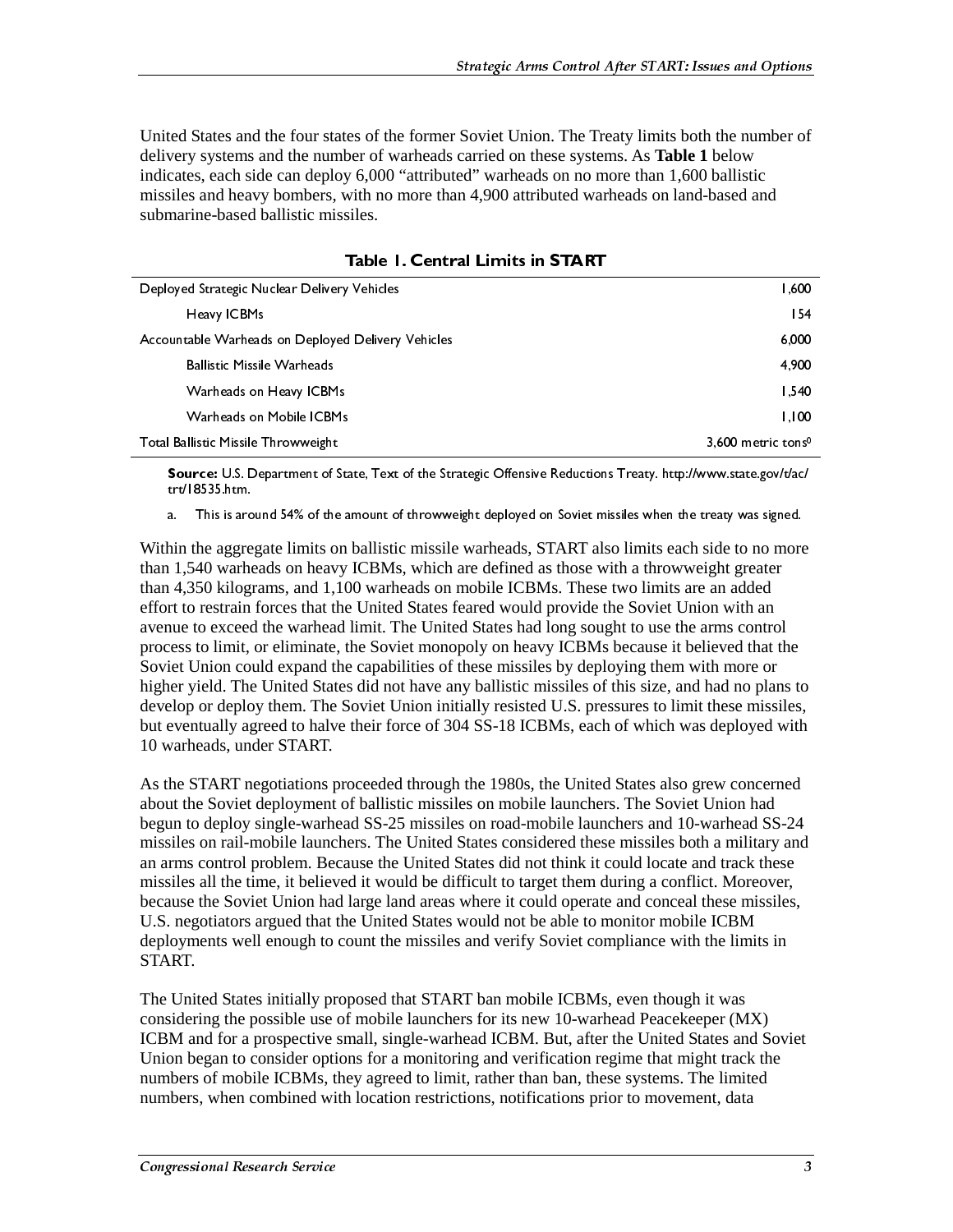exchanges that identified the numbers of missiles and warheads based at approved locations, and a continuous monitoring regime outside the final assembly facility for one type of mobile ICBM, would help each side count the number of acknowledged mobile ICBMs and complicate efforts to conceal extra missiles or warheads. Even though the United States eventually dropped its plans to deploy mobile ICBMs, it agreed to apply these limits and restrictions to the Peacekeeper (MX) missiles that were deployed in silos.

START also limits the total amount of throwweight on each side's ballistic missiles, to an amount equal to around 54% of the amount of throwweight on Soviet missiles before the Treaty entered into force. Throwweight is the combined weight of the post-boost vehicle, warheads, guidance system, penetration aids, and other equipment found on the front end of a missile. It is considered to be a measure of a missile's destructive capacity because larger missiles with greater throwweight can carry larger or greater numbers of warheads. Hence, this limit was a further effort by the United States to limit the potential for the Soviet Union to add warheads to its missiles in violation of the Treaty's limits. Because Soviet forces deployed when START was signed carried had than three times as much throwweight as U.S. missiles, the United States did not have to reduce its forces to comply with this limit. However, the United States could have exceeded the limit on throwweight if it had deployed new, larger missiles while START remained in force.

### **Counting Rules**

START counts each deployed ICBM and its associated launcher, each deployed SLBM and its associated launcher, and each deployed heavy bomber as a single delivery vehicle under the Treaty limit of 1,600 delivery vehicles. They count regardless of whether they are equipped with nuclear or conventional warheads. They also continue to count under the Treaty limits until the launchers or bombers are eliminated according to the Treaty's detailed elimination procedures. For example, a bomber, such as the B-1, that has been converted to carry conventional weapons continues to count under the Treaty limits. Moreover, an empty missile launcher, either on land or on a ballistic missile submarine, continues to count as if it still holds a missile and the missile still carries the attributed number of warheads, even if the missile system is deactivated or the launcher is converted to another purpose.

The number of warheads *attributed* to each type of missile or bomber is listed in an agreed data base.<sup>7</sup> For the most part, the number of warheads attributed to each type of missile equals the maximum number of warheads that the missile had been tested with and could be equipped to carry when the treaty entered into force. In some cases, however, such as for the U.S. Trident II (D-5) missile, the number of warheads attributed to the missile (8) fell below the maximum number the missile could carry (12). The Soviet SS-18 missile had also been tested with 12 or 14 warheads, but the data base counted it as carrying only 10. The parties adopted this formula of counting delivery vehicles and attributing warheads to each type of delivery vehicle, because, although they sought to reduce warheads, they could not monitor the actual numbers of warheads deployed on the delivery vehicles but could identify and count the large delivery vehicles with their monitoring systems.

 $7$  The most recent data base exchanged among the parties to the Treaty can be found at U.S. State Department, Bureau of Verification, Compliance, and Implementation. START Aggregate Numbers of Strategic Offensive Arms. http://www.state.gov/t/vci/rls/prsrl/2008/110337.htm.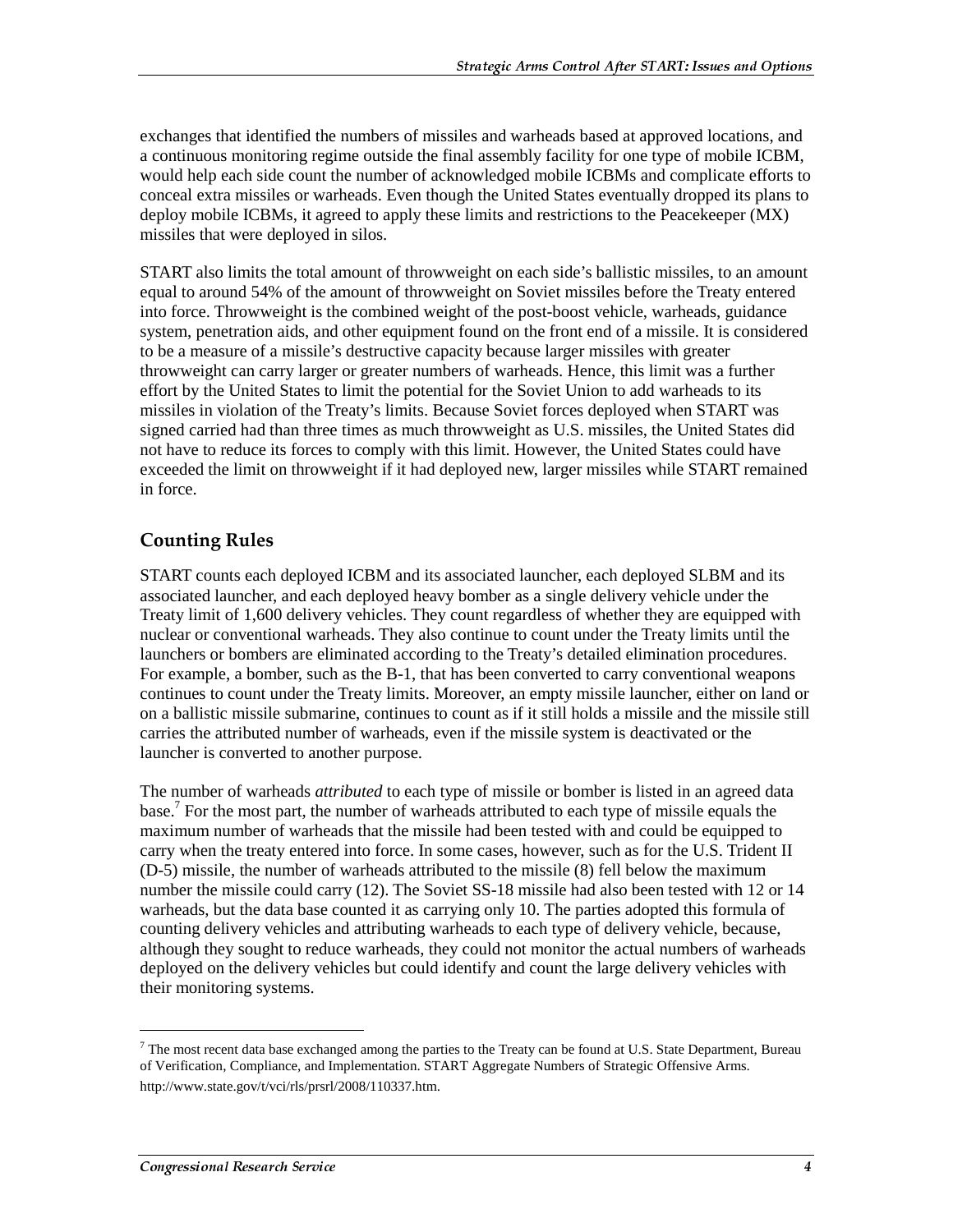The number of warheads attributed to heavy bombers falls far below the maximum number that could be carried on those aircraft. Heavy bombers that are not equipped to carry long-range nuclear-armed air-launched cruise missiles  $(ALCMs)^8$ —such as the U.S. B-1 and B-2 bombers count as only one warhead under the START limits. This number applies even though these bombers can carry at least 16 bombs and short-range missiles. Further, heavy bombers that are equipped to carry ALCMs count as half of the maximum number of weapons they are permitted to carry. START states that U.S. bombers can be equipped to carry up to 20 ALCMs, but they only count as 10 warheads under the Treaty limit of 6,000 warheads. Russian bombers can be equipped to carry up to 16 ALCMs, and count as only 8 warheads under the Treaty limit.

START allows the United States and Soviet Union to reduce the number of warheads attributed to a particular type of ballistic missile through a process known as "downloading." According to the Treaty, each party can reduce the "attributed number" listed in the data base for up to three types of missiles. If they do this, they must then reduce the number of warheads carried on each missile, and if the number declines by more than 2 warheads, they must replace the platform on the missile that holds the warheads, so that it does not have space for the larger number of missiles. This "downloading" process would allow each country to spread its 4,900 ballistic missile warheads among a greater number of missiles. The countries use short-notice on-site inspections to confirm that the number of warheads actually deployed on a particular missile does not exceed the number of warheads attributed to that type of missile in the data base. The United States has taken advantage of this provision with its Minuteman III and Trident II missiles.

Existing types of missiles cannot be deployed with more warheads than the number attributed to that type of missile in the data base. The number in the data base could only increase if the missile were altered to meet the definition of a "new type" of missile. START bans new types of heavy ICBMs. For smaller missiles, it contains an elaborate definition that is designed to allow the parties to distinguish between modified versions of existing ballistic missiles, which would be subject to the warhead attribution numbers already in the data base, and new types, which would receive a new warhead attribution number. During the negotiations, the parties agreed that the definition would reflect changes in missile characteristics such as the propellant used, the number of stages, its length and diameter, and its throwweight, but they differed on the magnitude of the changes that would define a "new type." The United States feared that, with smaller changes, the Soviet Union would be able to have a missile that was virtually identical to an existing missile declared a new type with a greater number of warheads, and then might secretly backfit the older version with more warheads, as well. This was one of the last issues resolved in the START negotiations.<sup>9</sup>

### **Collateral Constraints**

 $\overline{a}$ 

START contains detailed definitions of the items and activities limited by the treaty. The parties have also been required to exchange copious amounts of detailed data on the technical characteristics of the treaty-limited items. The Treaty mandates that the parties locate all strategic

<sup>&</sup>lt;sup>8</sup> Long-range nuclear-armed air-launched cruise missiles are those with a range of more than 600 kilometers.

 $9$  The Soviet Union suggested that a 15% change in throwweight would be enough to distinguish a new type of missile, while the United States wanted a throwweight change of 30% and a change in one other missile characteristic. They eventually agreed to essentially split their differences and defined a new types of missile as one with a 21% change in throwweight and at least a 5% change in the length of the first stage. This would make new types of missiles significantly different from existing types.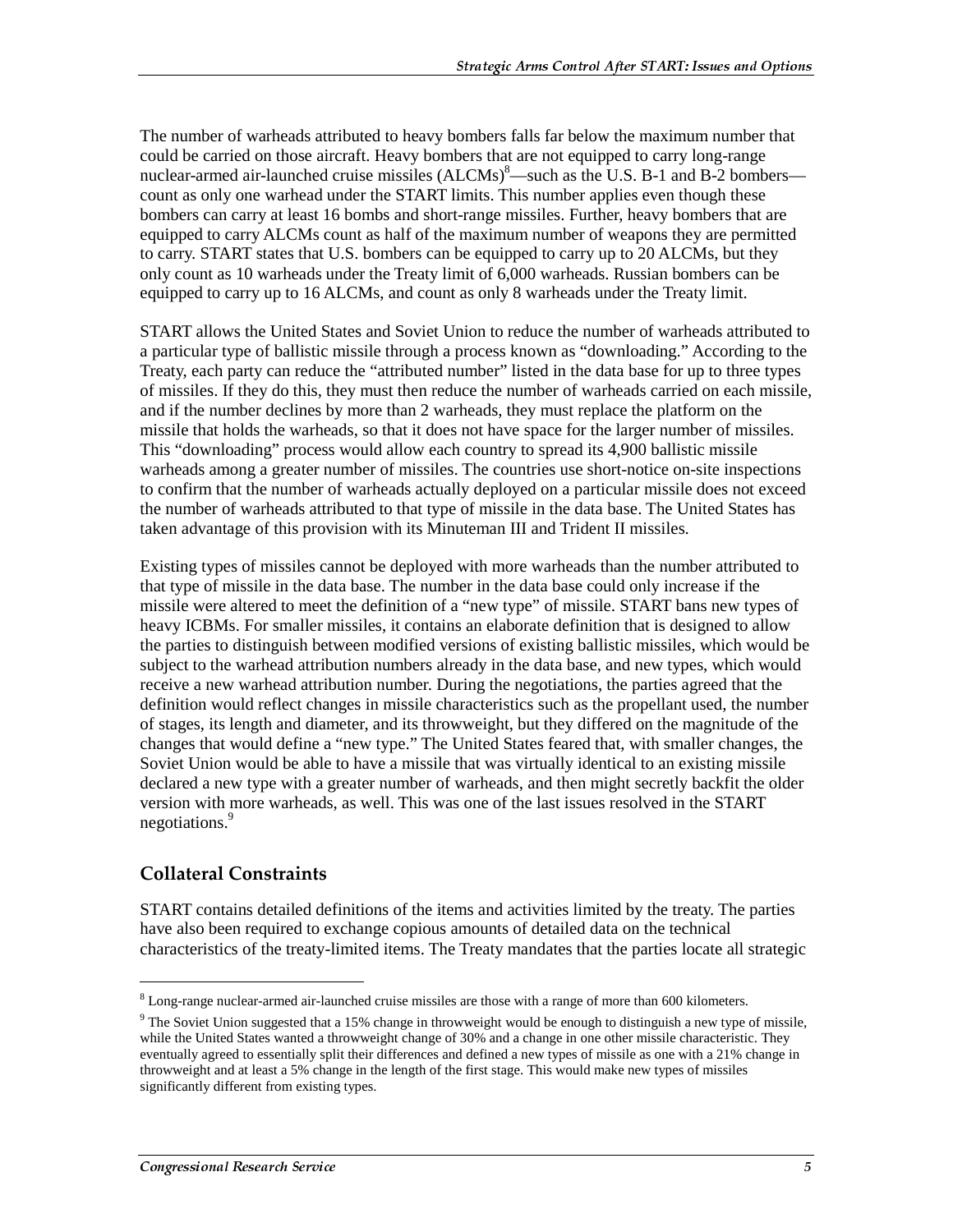forces limited by the Treaty at "declared facilities" which include production, assembly, testing, storage, maintenance, deployment, and elimination facilities. It outlines detailed notifications that must be provided and procedures that must be followed when items move from one location to another. It further defines detailed procedures that the countries must follow when they eliminate weapons limited by the Treaty, or close down facilities that had once housed these items. Designed to reduce ambiguities and minimize the opportunities for dispute, these details provide the "foundation" for the Treaty's verification regime by drawing sharp distinctions between permitted and prohibited forces and activities.

### **Monitoring and Verification**

Verification is the process that one country uses to assess whether another country is complying with an arms control agreement. To verify compliance, a country must determine whether the forces and activities of another country are within the bounds established by the limits and obligations in the agreement. Treaty language forms the core of the verification regime: it describes the limits and obligations the countries must observe and allows them to identify the forces and activities that comply with the terms of the Treaty. The identification of compliant activities also helps a country focus on what it should look for when it collects information about the other country's forces and activities. No verification regime can ensure the detection of all violations, but the START regime is designed to ensure that parties would have a high probability of detecting militarily significant violations.

The parties to a treaty use a wide variety of means to collect information—or monitor—the forces and activities of the other parties. Some of these monitoring systems, such as overhead satellites, operate outside the territories of the treaty parties. But the parties can also cooperate in providing information by exchanging data, displaying treaty-limited items, and allowing on-site inspections. Once they have collected this information, the parties analyze and refine the raw data to help develop a meaningful picture of each other's forces and activities. They then evaluate the results of the monitoring process, compare the observed forces and activities with the expected forces and activities, and determine whether the other party has complied with its obligations under the terms of the Treaty.

To verify compliance with START, each side monitors the numbers and locations of ballistic missiles, launchers and heavy bombers deployed by the other country. To achieve this goal, the countries have had to

- establish the number and location of deployed and stored ballistic missiles and deployed bombers when the Treaty entered into force;
- confirm the technical characteristics of existing types of weapons and establish the measurements for new types of weapons;
- add the number of ballistic missiles and heavy bombers deployed after the treaty entered into force;
- subtract the number of ballistic missiles and heavy bombers eliminated, according to treaty rules, during the life of the treaty;
- track treaty-limited items when they move between declared facilities;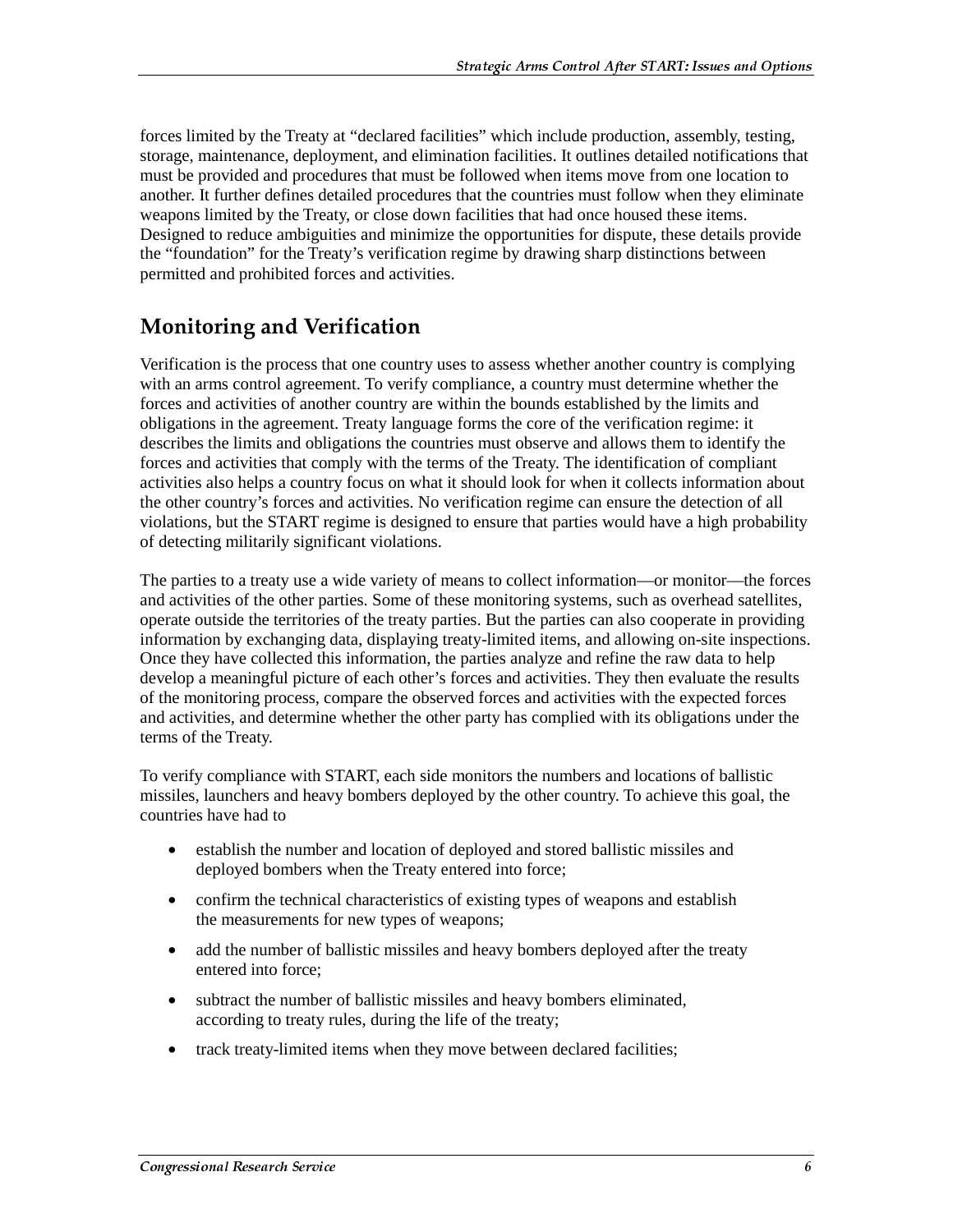- monitor the armament on permitted systems, to confirm that missiles and bombers are deployed with the numbers and types of warheads permitted by the START data base; and
- monitor ballistic missile flight tests to determine the characteristics of different types of ballistic missiles.

START contains a complex verification regime that is designed to allow the parties to achieve these objectives. Both sides use their own satellites and remote sensing equipment—their National Technical Means of Verification (NTM)—to gather the vast majority of the information each needs to monitor the other country's forces and activities and to determine whether the other country has complied with the limits in START. But the Treaty also contains a number of specific verification provisions that are designed to help the parties gather and confirm the needed information. For example, it bans measures that would interfere with the parties' ability to collect information with their NTM, and requires that they use data exchanges, notifications, and on-site inspections to gather information about forces and activities limited by the Treaty. These measures do not replace monitoring with NTM, but they can add detail to information collected by NTM, enhance a country's confidence in the meaning and reliability of the information, and help deter violations. The Treaty also established the Joint Compliance and Inspection Commission (JCIC), where the parties meet to discuss treaty implementation issues and compliance questions.

### **Access Measures**

START contains several verification measures that allow the countries' NTM to gain access to information about the other country's treaty-limited forces. These measures include a ban on interference with NTM—for example, the parties cannot interfere with the launch or operation of the other side's satellites—and a requirement that they broadcast telemetry, the technical data generated during missile flight tests over open channels. START also bans efforts to conceal forces and activities from NTM and mandates that the parties display treaty limited items under certain circumstances, so that NTM can confirm their locations and some characteristics.

The ban on data denial during missile flight tests was a particularly important feature of START for the United States. Each nation transmits data, known as telemetry, during its flight tests of ballistic missiles. Even without START, each nation monitored the other's missile flight tests to gain information about characteristics such as missile throwweight, launch weight, and the number of reentry vehicles releases tested during the flight. The nations could deny each other access to this data by encrypting it and transmitting it in coded form, recording it during the flight and storing it aboard the missile for recovery after the test, or by jamming and otherwise interfering with the other side's receiving instruments. Because the United States believed that this information would be critical to its efforts to monitor Soviet compliance with START, it insisted that the Treaty contain a complete ban on the denial of data generated during flight tests. Not only must the parties broadcast unencrypted data during the tests, they also agreed to exchange the tapes of data recorded during the flight tests.

### **Information Exchanges**

START mandates that the parties exchange detailed information about the numbers, locations, and characteristics of treaty-limited ballistic missiles and heavy bombers. For the most part, this information confirms information that each country collects with its own NTM. It can provide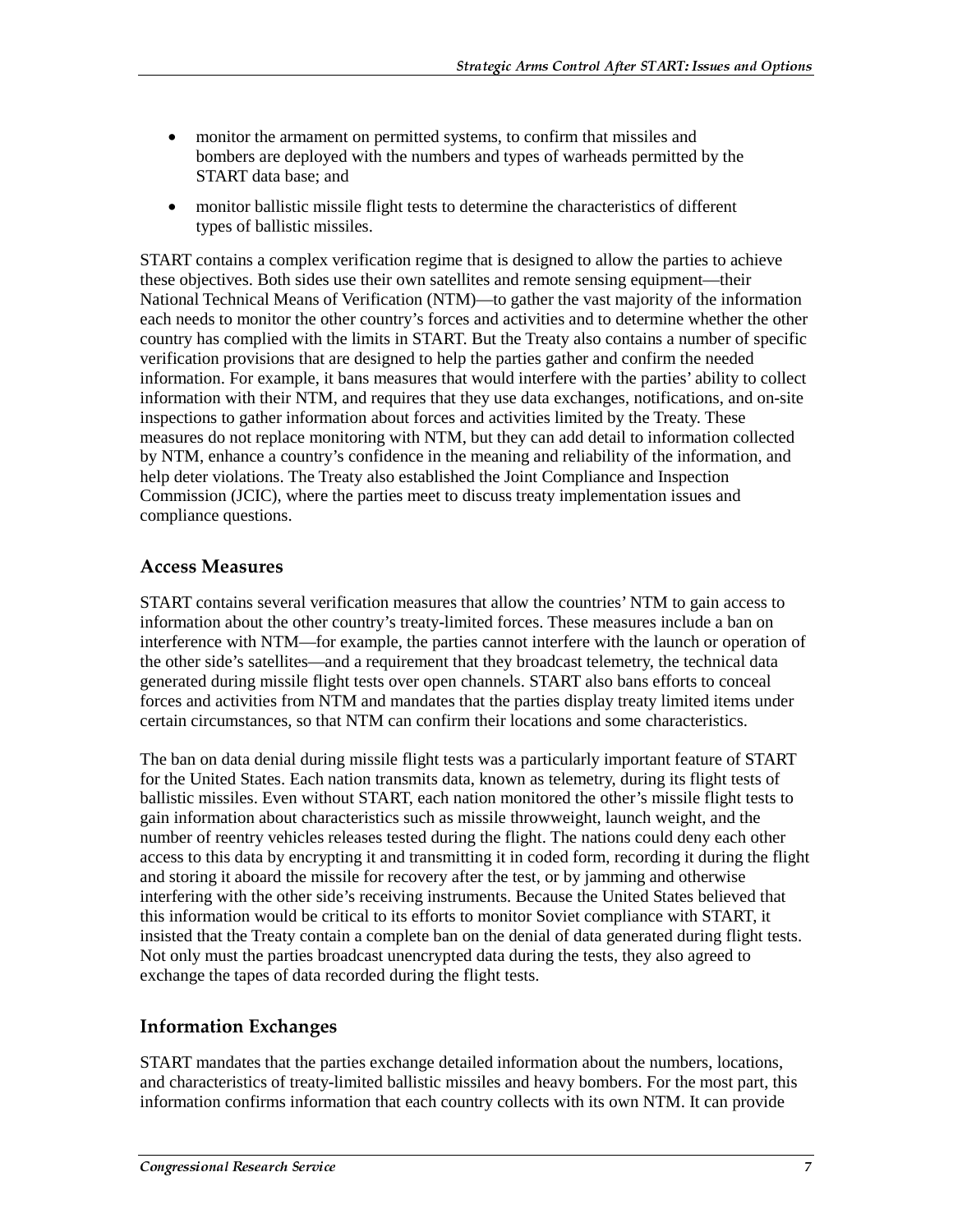additional details and help the countries interpret ambiguous or incomplete data. The countries have also had to notify each other when they move ballistic missiles or bombers that are limited by the treaty. These notifications help each country monitor the locations of the other side's permitted systems and detect the possible presence of excess or illegal systems.

### **On-site Inspections**

Under START, the United States and Russia have conducted several different types of on-site inspections. They use these inspections to collect information about permitted systems and activities at declared facilities, but they are not permitted to go "anywhere, anytime" in search of treaty violations. These inspections may not provide much new information that is needed to verify compliance with the Treaty, but can confirm and add detail to information collected by NTM and data exchanges. Further, with the short notice available before many of these inspections, a country would find it difficult to hide evidence of a violation at a declared facility.

START has permitted inspections at all the declared facilities that produce, house, and support ballistic missiles and heavy bombers. The countries use these inspections to confirm information about the number of systems located at each facility. They have also viewed treaty-limited items to confirm information about their characteristics; for example, they can use short-notice inspections to confirm that the number of warheads on a missile does not exceed the number attributed to that type of missile in the data base. Each country has also established permanent monitoring systems around a final assembly facility for one of the other country's mobile ICBMs to help them count mobile ICBMs as they enter the force.

Each of the inspections permitted by the START Treaty is governed by complex and detailed procedures that address everything about the inspection process. These procedures outline, among other things, the airports the inspectors can use when they arrive in the country, the amount of notice they need to give before the start of the inspection, the amount of time the host country has to transport the inspectors to the selected site, the types of equipment the inspectors can use, the amount of time that can transpire during the inspection, and the procedures the inspectors and hosts would use to resolve questions that came up during the visit. These procedures and rules are designed to outline the rights and responsibilities of both parties, and minimize any potential conflict that might occur during inspections, but they also can create conflicts and of their own if questions about procedures come up during the process. Most analysts agree, however, that the START inspection process has had few significant problems over the years.

### Synergy in Monitoring and Verification

Each verification provision in START is designed to provide the parties with a distinct source of information about the forces and activities of the other side. They also mesh together in a way that is designed to deter violations and increase confidence in the parties' compliance with the Treaty. For example, much of the data collected during on-site inspections can also be collected by NTM or shared during data exchanges. The inspections essentially confirm expected information. Nevertheless, this redundancy can detect inconsistencies and thereby complicate efforts to hide information and evade Treaty limits. For example, if one party did not notify the other before it moved a treaty-limited item to a different facility, but the other party's NTM detected the movement, the inconsistency might raise questions about whether the first party were trying to hide or conceal an item limited by the treaty. Over time, the START regime has also allowed the parties to collect information that may not be central to the goals of the Treaty but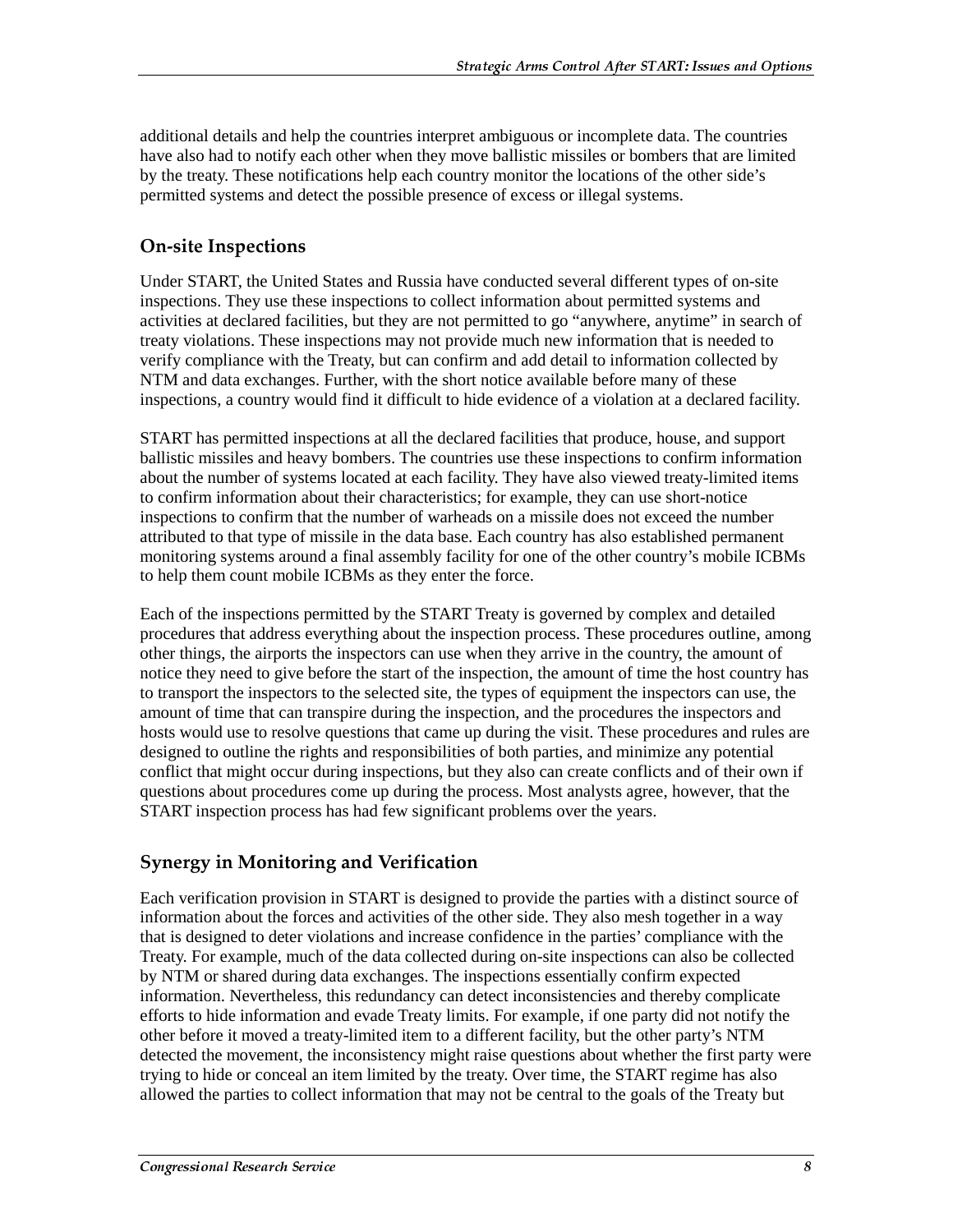could still add to their understanding of the forces and operations of the other side. Many of the Treaty's supporters argue that this adds confidence and predictability to assessments of the other side's strategic forces.

## START Implementation

In September 1990, before START entered into force, the United States had more than 10,500 accountable warheads deployed on nearly 2,250 delivery vehicles.<sup>10</sup> By mid-2008, this number had declined to 5,941 accountable warheads on 1,214 delivery vehicles.<sup>11</sup> Soviet forces had declined from more than 10,000 accountable warheads on 2,500 delivery vehicles in September 1990 to 4,138 accountable warheads on 839 delivery vehicles in mid-2008. All the nuclear warheads from the SS-18 ICBMs and heavy bombers in Kazakhstan had been returned to Russia by May 1995. All the nuclear weapons had been removed from Ukraine's territory by June 1996, and all 81 SS-25 mobile ICBMs had been moved from Belarus to Russia by late November 1996. Ukraine has eliminated all the ICBM silos and heavy bombers that were deployed on its territory. All the parties have also participated in the on-site inspections permitted under the Treaty. They continue to meet, twice each year, in the JCIC. While both the United States and Russia have raised some questions about compliance with the Treaty, both agree that there have been few significant compliance disputes.

## The Strategic Offensive Reductions Treaty $^{\rm 12}$

In 2001, during its first year in office, the Bush Administration conducted a Nuclear Posture Review to evaluate the size, structure, and role of the U.S. nuclear arsenal. As a part of that review, the Administration determined that the United States could reduce its strategic forces to between 1,700 and 2,000 "operationally deployed nuclear warheads." During a summit meeting with Russia's President Vladimir Putin in November 2001, President Bush announced that the United States would pursue these reductions unilaterally in the next decade, without signing a formal arms control agreement. President Putin indicated that Russia wanted to use the formal arms control process to achieve deeper reductions in nuclear arsenals, and emphasized that the two sides should focus on "reaching a reliable and verifiable agreement."<sup>13</sup>

Within the Bush Administration, Secretary of State Colin Powell supported the conclusion of a "legally binding" arms control agreement. He apparently prevailed over the objections of officials in the Pentagon who reportedly wanted the United States to maintain the flexibility to size and structure its nuclear forces in response to its own needs.<sup>14</sup> Consequently, the United States and Russia signed the Strategic Offensive Reductions Treaty (also known as the Moscow Treaty) on

 $\overline{a}$ 

<sup>&</sup>lt;sup>10</sup> U.S. Arms Control and Disarmament Agency Archives. START Data Base, exchanged September 1, 1990.

<sup>&</sup>lt;sup>11</sup> U.S. Department of State. Bureau of Verification, Compliance, and Implementation. Fact Sheet. START Aggregate Numbers of Strategic Offensive Weapons. October 1, 2008.

 $12$  The text of this treaty can be found at U.S. Department of State. Bureau of Verification, Compliance, and Implementation. Treaties and Agreements. http://www.state.gov/t/ac/trt/10527.htm.

<sup>&</sup>lt;sup>13</sup> The White House, Office of the Press Secretary. Press Conference. President Bush and President Putin Discuss New Relationship. November 13, 2001.

<sup>14</sup> Jonathan Landay. "Rumsfeld Reportedly Resists Firm Limits on Nuclear Arms," *San Jose Mercury News*. April 27, 2002.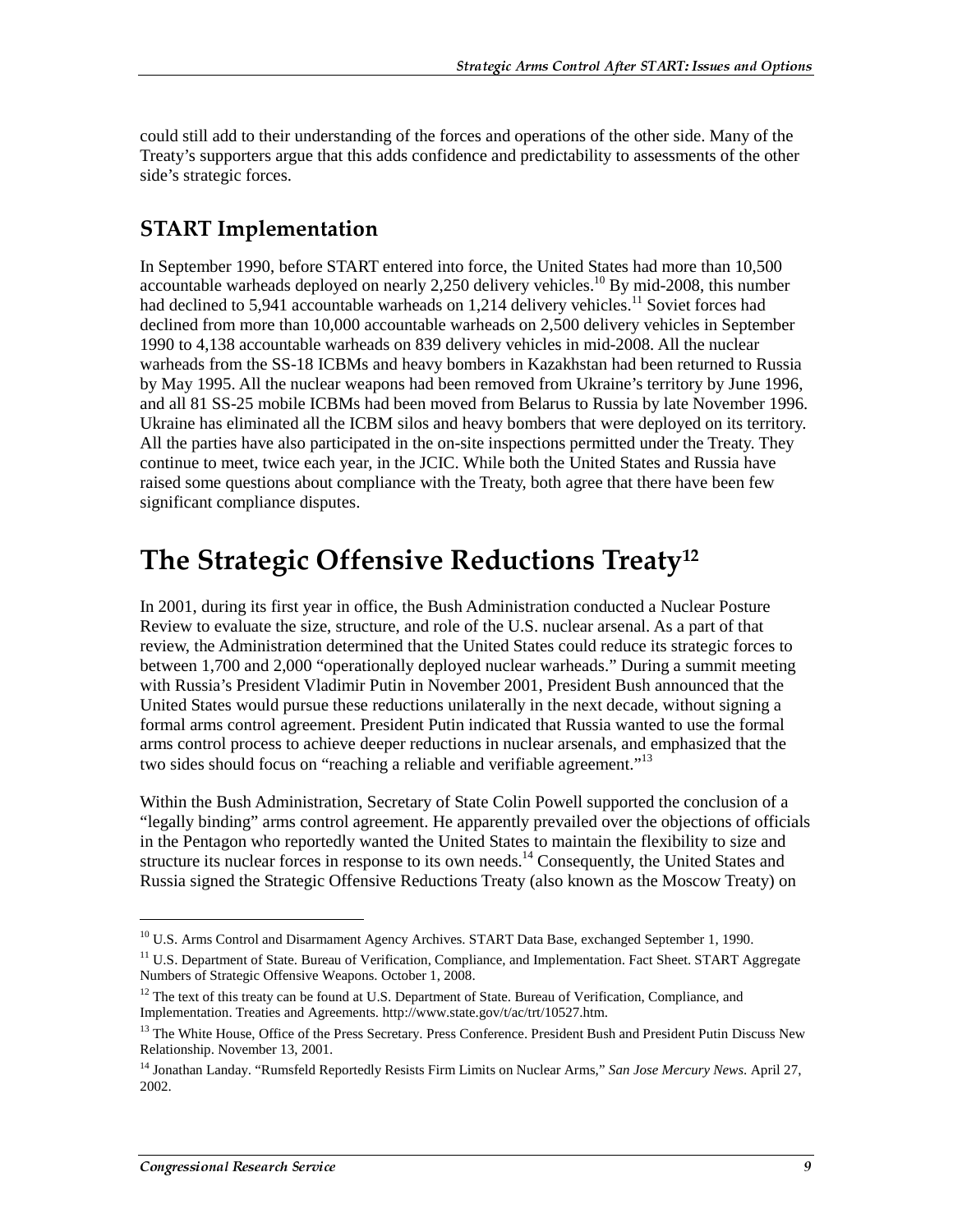May 24, 2002. It received the advice and consent of the Senate on March 6, 2003 and the approval of the Russian parliament on May 14, 2003; it entered into force on June 1, 2003.

The Moscow Treaty states that the United States and Russia will reduce their "strategic nuclear warheads" to between 1,700 and 2,200 warheads by December 31, 2012.<sup>15</sup> The text does not define "strategic nuclear warheads" and, therefore, does not indicate whether the parties will count only those warheads that are "operationally deployed," all warheads that would count under the START counting rules, or some other quantity. The text does refer to statements made by Presidents Bush and Putin in November and December 2001, when each outlined their own reduction plans. As a result, the United States and Russia each use their own definition when counting strategic nuclear warheads, and neither uses the START counting rules. The Treaty does not limit delivery vehicles or impose sublimits on specific types of weapons systems. Each party shall determine its own "composition and structure of its strategic offensive arms." In addition, the Treaty does not contain any definitions or descriptions of the types missiles and bombers whose warheads count under the Treaty limits.

In addition, the Moscow Treaty does not contain any monitoring or verification provisions. During the hearings on the resolution of ratification, the Bush Administration noted that the United States and Russia already collect information about strategic nuclear forces under START and during implementation of the Nunn-Lugar Cooperative Threat Reduction Program. At the time, some in Congress questioned whether this information would be sufficient for the duration of the Treaty, since START expires three years ahead of the Moscow Treaty.<sup>16</sup> This break in the time lines is one of the primary reasons why many analysts and Members of Congress believe the two sides should at least extend the monitoring and verification provisions in START through the end of the Moscow Treaty.

## **Preparing for START Expiration**

### **U.S.-Russian Discussions**

In September 2006, U.S. Undersecretary of State Robert Joseph and Russian Deputy Foreign Minister Sergei Kislyak met to initiate a new strategic security dialogue. This dialogue evolved into a series of meetings that addressed a range of issues. START was included, but was not high on the agenda of the meetings. During the first meeting, and at a second one in December 2006, the two sides outlined their goals for the talks. Russia indicated that it wanted to follow START with a new formal treaty that would be "similar in size and complexity to START" and would use many of the same definitions and counting rules as START. Russia also suggested that the two sides establish a regular working group, with meetings chaired at the Assistant Secretary level, to work out the details of this new Treaty. According to a Bush Administration official, the United States had "no appetite for those big, giant documents that try to script every single element of strategic forces."<sup>17</sup> The Administration emphasized that the United States and Russia no longer

<sup>15</sup> For details on the substance of the Treaty, see CRS Report RL31448, *Nuclear Arms Control: The Strategic Offensive Reductions Treaty*, by Amy F. Woolf.

<sup>&</sup>lt;sup>16</sup> For details, see U.S. Congress, Senate. Committee on Foreign Relations. Hearing. Treaty on Strategic Offensive Reductions. Testimony of Secretary of State Colin Powell. July 9, 2002.

<sup>&</sup>lt;sup>17</sup> Sebastian Sprenger. "Nations to Kick off Initiative Against Nuclear Terrorism Next Week. Separate U.S.-Russian meeting on START expected." *Inside Defense.com*, October 26, 2006.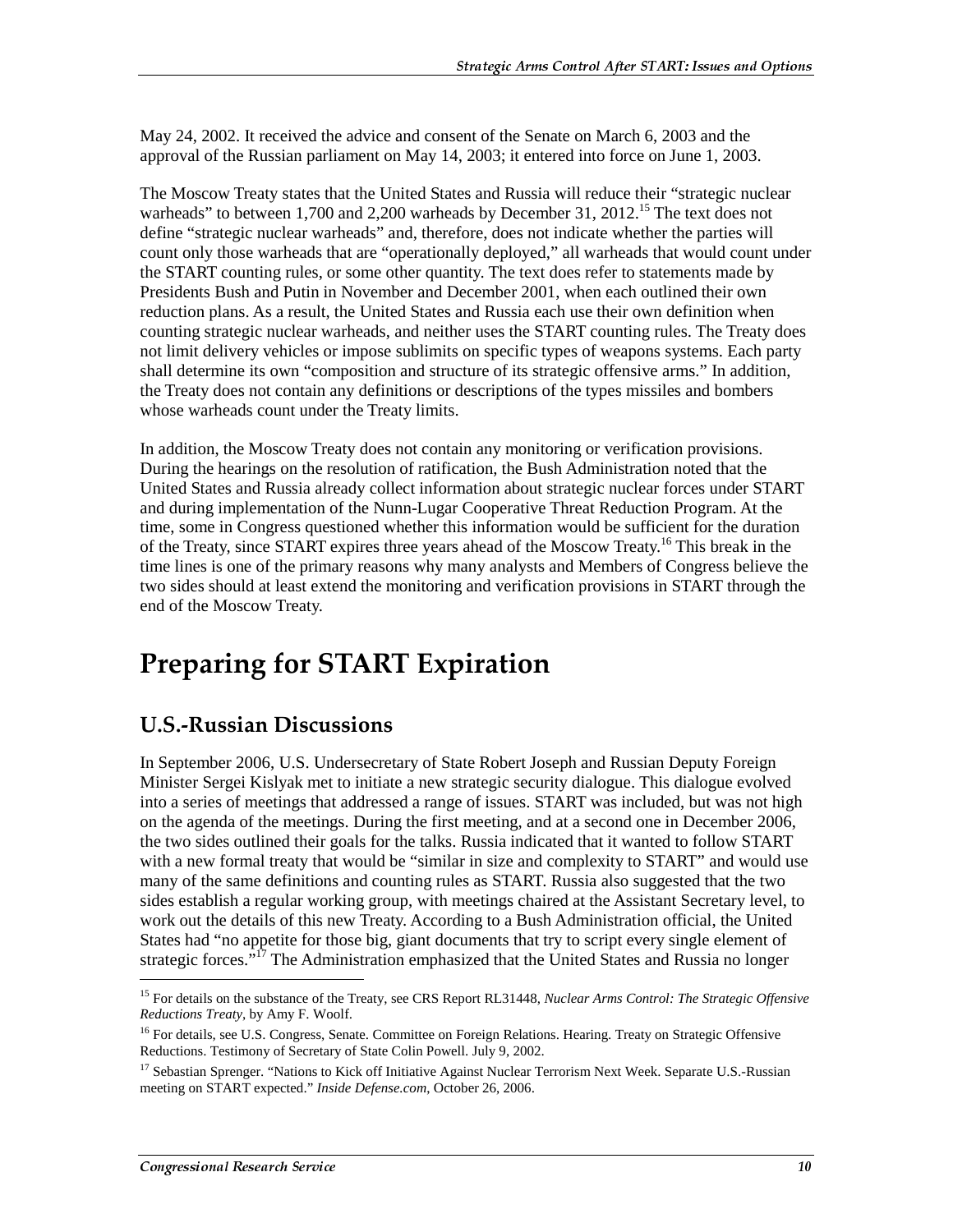needed arms control agreements to manage their strategic relationship. The United States also did not want to set up a working group or negotiate a new Treaty to follow START, and preferred to pursue broader "strategic discussions" within a political framework.<sup>18</sup>

In spite of their differences, the United States and Russia agreed that they should continue to implement some of the monitoring and verification provisions in START after the Treaty expired. Russia proposed that they include these verification provisions in a new, legally binding Treaty that would also limit the number of warheads permitted on each side. According to one Russian official, these measures would have to be a part of a legally binding agreement to be permitted by domestic Russian law.19 The United States, however, argued for a less formal arrangement of transparency and confidence-building measures. These could include voluntary notifications and site visits, but would not contain the detailed procedures and provisions included in  $START$ <sup>20</sup>

Although Undersecretary of State Joseph initially rejected the idea, the two sides did hold a series of meetings chaired at the Assistant Secretary level in search of a possible monitoring and verification agreement. They continued to disagree, however, on whether the verification measures should be voluntary or legally binding, and whether they should be attached to a formal treaty that would also limit the numbers of deployed warheads.

In addition to the periodic meetings at the Undersecretary level (Joseph/Kislyak, then Rood/Kislyak) and the working group meetings at the Assistant Secretary level, the United States and Russia held several high level meetings that addressed the future of U.S.-Russian arms control. For example, Secretary of State Condoleezza Rice met with Russia's Foreign Minister Sergey Lavrov in July 2007. Their formal statement after the meeting said that "The United States and Russia reiterate their intention to carry out strategic offensive reductions to the lowest possible level consistent with their national security requirements and alliance commitments." It added that the "Ministers discussed development of a post-START arrangement to provide continuity and predictability regarding strategic offensive forces.<sup>21</sup> But the United States still did not accept Russia's proposal to pursue a formal Treaty.

The U.S. position began to shift later in 2007. Secretary Rice and Secretary of Defense Robert Gates held joint meetings in Moscow with their counterparts in October, and concluded that, although the United States was still seeking something "far less formal than a major treaty" it might accept, according to Secretary Gates, "a binding agreement" preserving some of START, as long as it was "narrowly focused."<sup>22</sup> Nevertheless, the United States continued to reject a formal treaty that would limit the number of nuclear weapons. When Secretary Gates and Secretary Rice traveled to Moscow to discuss START again in March 2008, Secretary Rice argued the current U.S.-Russian relationship does not require "the kind of highly articulated, expensive limitations and verification procedures that attended the strategic arms relationship with the Soviet Union."<sup>23</sup>

<sup>18</sup> Nicholas Kralev. "Russia, U.S. to Discuss START." *Washington Times*. March 6, 2007. p. 1.

<sup>19</sup> Wade Boese. "U.S., Russia exploring post-START Options." *Arms Control Today*. May 2007.

<sup>20</sup> Nicholas Kralev. "Russia, U.S. to Discuss START." *Washington Times*. March 6, 2007. p. 1.

<sup>&</sup>lt;sup>21</sup> U.S. State Department. Office of the Spokesman. Joint Statement by U.S. Secretary of State Condoleezza Rice and Minister for Foreign Affairs of the Russian Federation Sergey Lavrov. July 3, 2007.

<sup>22</sup> Ken Fireman. "Gates, Rice made Last-Minute Offer of New Arms Ideas in Moscow." *Bloomberg News*, October 13, 2007.

<sup>23</sup> Wade Boese. "U.S., Russia at Odds on Key Arms Issues." *Arm Control Today*. April 2008.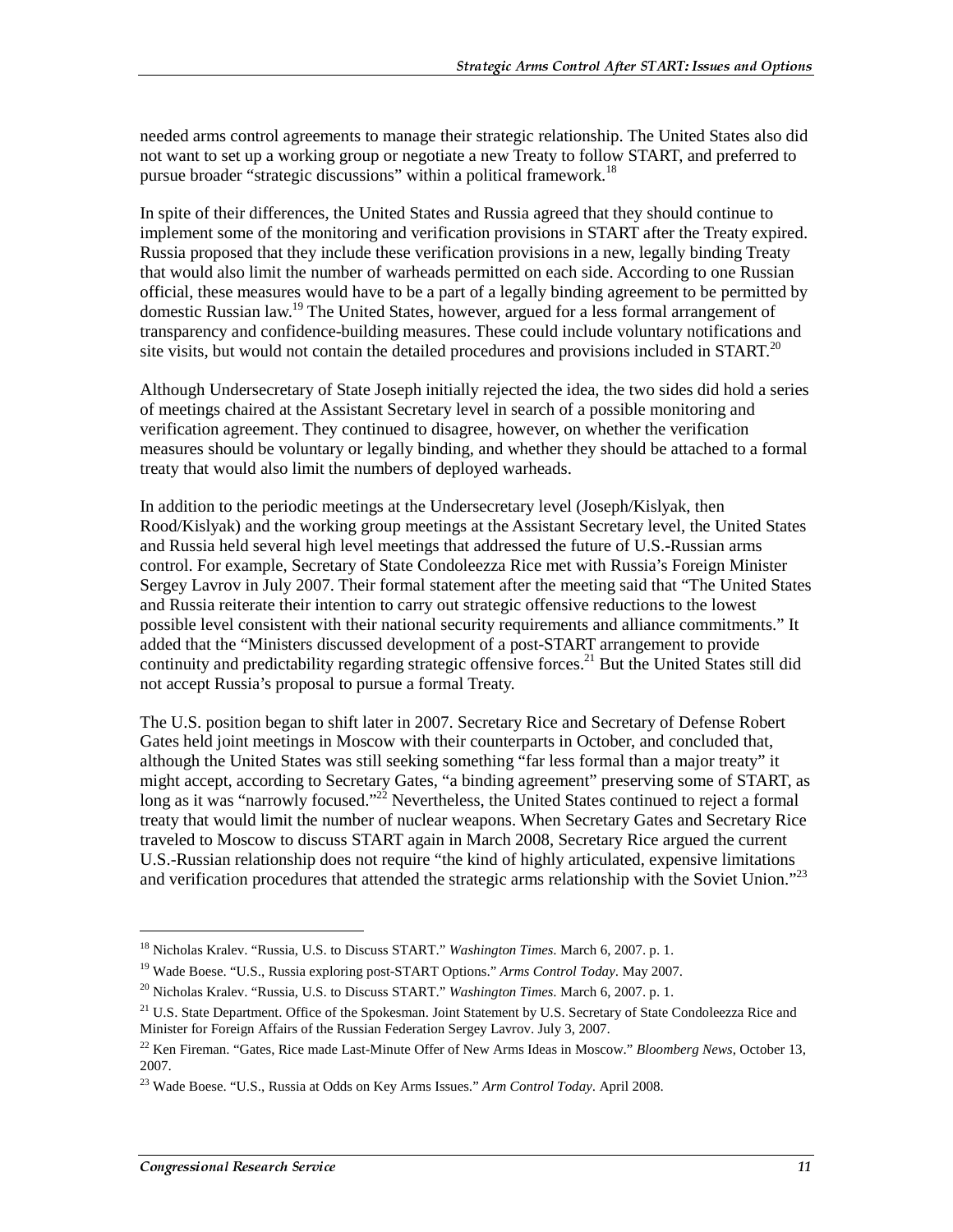Russian officials, however, continued to reject the U.S. proposals for an informal "notification" regime.

Presidents Bush and Putin failed to break this stalemate when they met in Sochi, Russia in April 2008. Although they signed a new Strategic Framework that contained a pledge to enact nuclear weapons reductions "to the lowest possible level consistent with our national security requirements and alliance commitments," they failed to agree on the way forward in their arms control relationship. Russia still wanted to negotiate a Treaty based on the START framework; the United States was only willing to codify some verification measures. $^{24}$ 

The talks continued through the spring and summer of 2008, although, according to some news reports they were "irregular and unproductive."25 Some reports suggested that the United States might suspend the talks in response to the Russian incursion into Georgia in August, 2008, but both sides agreed the talks were important enough to continue in September and October.<sup>2</sup> Nevertheless, the two sides remained far apart. Russia was unwilling to recede from its call for a formal Treaty with detailed definitions and counting rules; the United States still preferred a less formal agreement that outlined transparency and confidence-building measures. The United State did, however, recognize that Russia would not permit on-site visits without a formal Treaty, so Washington proposed in October 2008 that the two sides attach an informal transparency regime to a legally binding Treaty that essentially reiterated the limits and declarations outlined in the Moscow Treaty. Russia rejected this proposal. In a speech delivered on October 10, Russian President Dmitry Medvedev said that Russia attaches "exceptional importance to concluding a new, legally binding Russian-American agreement on nuclear disarmament" to replace START. He further noted that "what we need is a treaty and not a declaration," which is a reference to the format used in the Moscow Treaty. $27$ 

The United States and Russia, along with representatives from Ukraine, Belarus, and Kazakhstan, met in the JCIC from November 13 through 21, 2008. This forum provided the venue for the formal meeting, mandated by START, where the parties considered whether to extend the Treaty.<sup>28</sup> They did not reach any agreements during this meeting, other than to note that they were leaving the options open for the Obama Administration. The United States and Russia held one final meeting in their series of strategic security discussions on December 15, 2008; bi-lateral arms control was one of many issues on the agenda.<sup>29</sup> They held extensive discussions about the U.S. draft treaty, but they failed to reach agreement on any of the outstanding issues.

<sup>24</sup> Wade Boese. "Bush, Putin Leave Arms Disputes Unsettled." *Arms Control Today*. May 2008.

<sup>25</sup> Wade Boese. "Russia Wants Limits on Prompt Global Strike.*" Arms Control Today*. June 2008.

<sup>26</sup> Wade Boese. "U.S.-Russian Strategic Dialogue in Limbo." *Arms Control Today*. October 2008.

<sup>27</sup> Wade Boese. "Bush Administration Sets Russian Arms Talks." *Arms Control Today*. October 2008.

<sup>&</sup>lt;sup>28</sup> U.S. Department of State. Bureau of Verification, Compliance, and Implementation. Statement by the United States Representative to the Joint Compliance and Inspection Commission for the Strategic Arms Reduction Treaty. Fact Sheet. November, 21, 2008.

 $29$  U.S. Department of State. Office of the Spokesman. "Acting Under Secretary for Arms Control and International Security John C. Rood To Travel to Moscow for Bilateral Strategic Security Dialogue Talks." Media Note. December 12, 2008.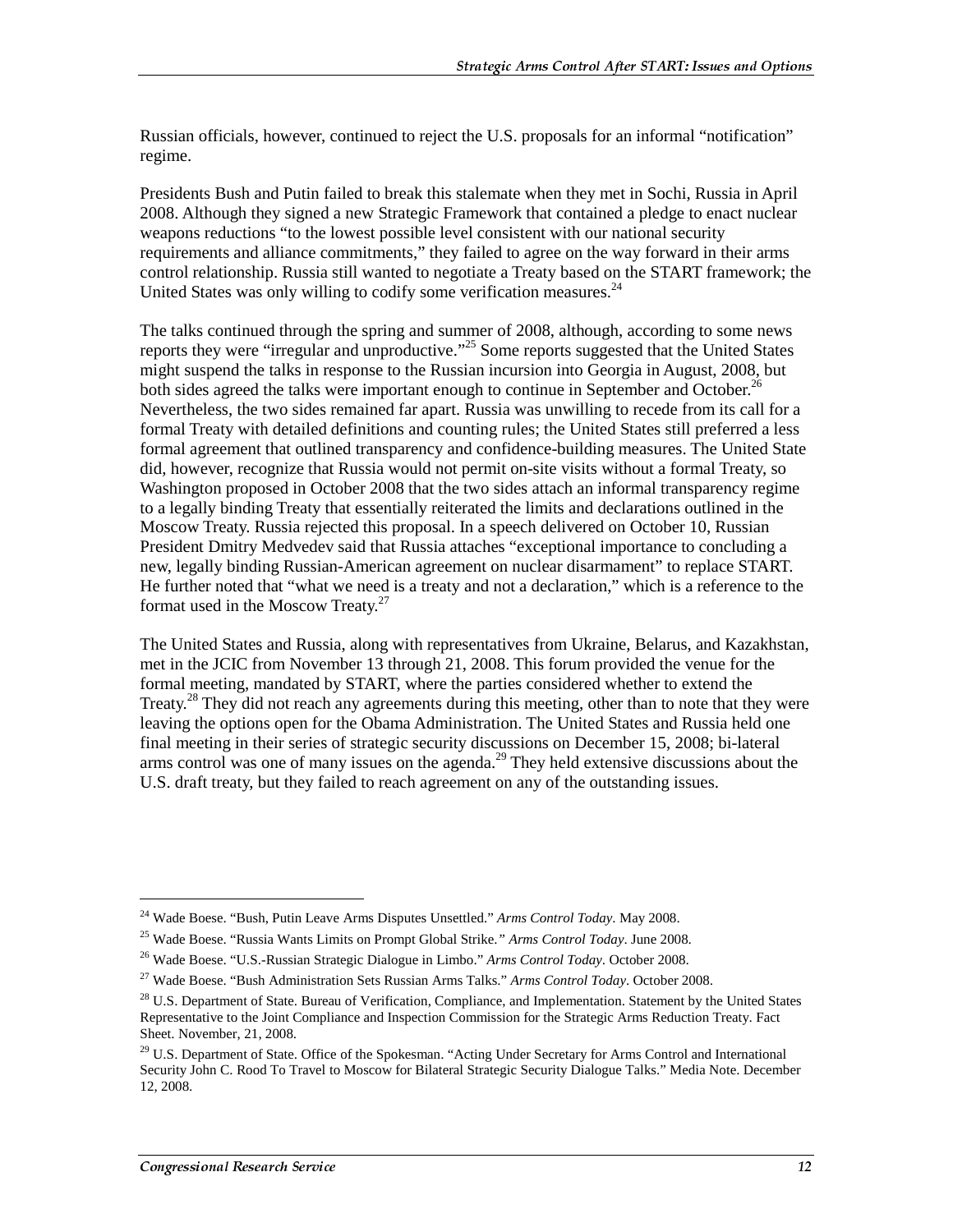### U.S. and Russian Proposals

Neither the United States nor Russia believes the two parties should extend the START Treaty. Neither wants to continue to implement all the monitoring and verification provisions included in START; the lengthy and highly detailed lists of procedures and requirements have proven costly and complicated. In some cases, these details were designed to address concerns about the potential for cheating and evasion that no longer exist in the current environment. Moreover, as is noted below, some of the limits and restrictions have begun to interfere with ongoing weapons programs for both nations. A simple extension of START would not reduce these pressures, and, unless the parties could agree on a new Treaty, could remain in force for five years.

### **Russian Proposals**

In a speech to Russian diplomats in June 2006, then-President Vladimir Putin proposed that the United States and Russia begin negotiations to replace START with a new Treaty.<sup>30</sup> Since then, Russia has consistently and repeatedly insisted that the two sides replace START with a treaty that would not only reduce each side's strategic offensive forces to 1,500 warheads, but would count the warheads on all deployed delivery vehicles, as START has done.<sup>31</sup> Such an agreement would maintain the predictability and the stability afforded by START, an outcome that would not be possible in the absence of a detailed, legally binding Treaty.<sup>32</sup> The new treaty would not need to keep all the provisions of START, but should preserve "the main systematic structure of the agreement," including limitations on delivery vehicles and warhead deployments. $33$ 

Reports indicate that Russia would like the new treaty to relax START's requirements for new types of ballistic missiles. As was noted above, START contains a precise definition of the changes needed to have a new missile counted as a "new type." These provisions were designed to prevent Russia from deploying its SS-25 missile with more than one warhead. But Russia has developed the RS-24 missile, a new variant of its single-warhead SS-27 missile, which is, itself, a variant of the SS-25, and it plans to deploy this new missile with three warheads on each missile.<sup>34</sup> Because the missile does not satisfy the Treaty's "new types" definition, it would be limited to a single warhead under START, and a three-warhead version would violate the Treaty. This missile had its third successful test launch in late November 2008, and recent press reports indicate that Russia now plans to deploy this missile in December 2009, as soon as START expires. Russian officials have indicated that this missile is critical to the future of Russia's strategic forces, not only because it can carry up to three warheads, but also because it will incorporate technologies that would allow it to penetrate U.S. ballistic missile defenses.<sup>35</sup>

 $\overline{a}$ 

<sup>30</sup> Wade Boese. "Russia Seeks New Nuclear Accord." *Arms Control Today*, September 2006.

<sup>31</sup> Wade Boese. "Arms Issues Divide U.S. and Russia." *Arms Control Today*. September 2007.

<sup>32</sup> Nikolai Sokov, "START I Replacement: The End of Cold War Disarmament." *PONARS Policy Memo No. 418.* Monterey Institute of International Studies. December 2006.

<sup>33</sup> Arms Control Association, *Interview with Sergey Kislyak, Russian Ambassador to the United States*. December, 2008. http://www.armscontrol.org/act/2008\_12/KislyakInterview.

<sup>34</sup> Pavel Podvig. "Why START is Important." *Bulletin of the Atomic Scientists*. July 3, 2007.

<sup>35 &</sup>quot;Russia To Deploy Missile To Counter US Missile Shield Next Year." *London Daily Telegraph.* November 29, 2008.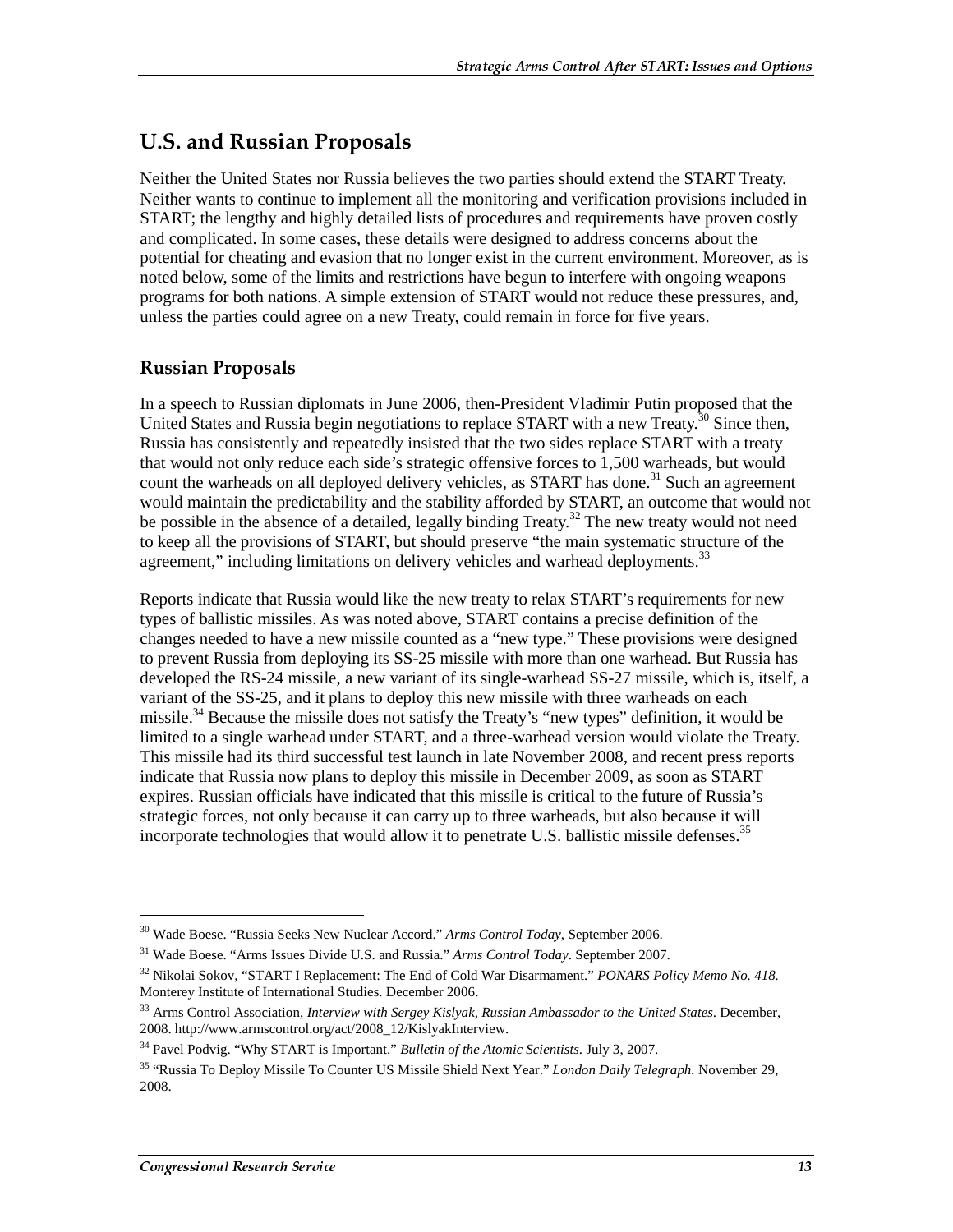According to some reports, Russia would also like the new Treaty to ease some of the restrictions that START imposes on mobile ICBMs.<sup>36</sup> Although these restrictions were intended to apply to both parties, the United States has never been affected by them because it never deployed mobile ICBMs. These provisions, including limits on the size of deployment areas, notifications about exercises, and the rights to special on-site inspections after the missiles have dispersed for exercises, were designed to complicate any effort to hide extra missiles within the legal deployments of mobile ICBMs. But they also impinge on the operations of the permitted missiles and add to the costs of operating the systems.<sup>37</sup>

Over the years, Russia has also expressed concerns about the U.S. ability to add warheads to its missiles quickly by restoring warheads that had been removed under START's downloading provisions. It may insist that a new Treaty require the United States to replace the platform on all downloaded missiles, instead of just those that have had more than two warheads removed.<sup>38</sup>

Russia would like to retain some of START's monitoring and verification provisions, although it would like to make them less costly and cumbersome. For example, the two sides could reduce the numbers of short-notice inspections permitted each year, and replace these inspections with less formal "visits." The parties could also reduce the number of mandatory notifications, which were intended to help each side monitor the numbers and locations of treaty-limited items, and replace them with routine, periodic data exchanges. $39$ 

#### U.S. Proposals

When U.S. and Russian talks on the future of START began in 2006, the United States expected START to expire and the parties to pursue their own priorities when modernizing and modifying their nuclear forces. However, the participants in the U.S. government were divided on the question of whether to extend START's monitoring provisions. According to some reports, U.S. officials believed the two sides should evaluate whether they even needed to continue to implement these provisions because, even without START, the amount of military cooperation and transparency between them had increased over the years.<sup>40</sup> They further argued that the inspections regime had become too costly and cumbersome for the United States, and could interfere with military operations, without providing certain knowledge about Russian's nuclear forces. Moreover, in the new security environment, the United States no longer needs detailed information about Russian forces; it just needs to understand the general trends and pending changes in force size and structure. Therefore, the two sides need, at most, an informal system with less structured visits and looser inspections.

Others argued that the START regime provides valuable information about Russian forces that is not available elsewhere, while also helping to build confidence and cooperation between the two

<sup>&</sup>lt;sup>36</sup> Anatoli Diakov and Eugene Miasnikov. "ReSTART: The Need for a New U.S.-Russian Strategic Arms Agreement." *Arms Control Today*. September 2006.

<sup>37</sup> Nikolai Sokov. "Review of Disarmament Issues in U.S. Russian Relations." James Martin Center for Nonproliferation Studies, Monterey Institute of International Studies. November, 2007.

<sup>38</sup> Ibid.

 $39$  Ibid.

<sup>40</sup> David Francis. "Arms Expert Calls for START Verification Extension." *Global Security Newswire*. November 8, 2005.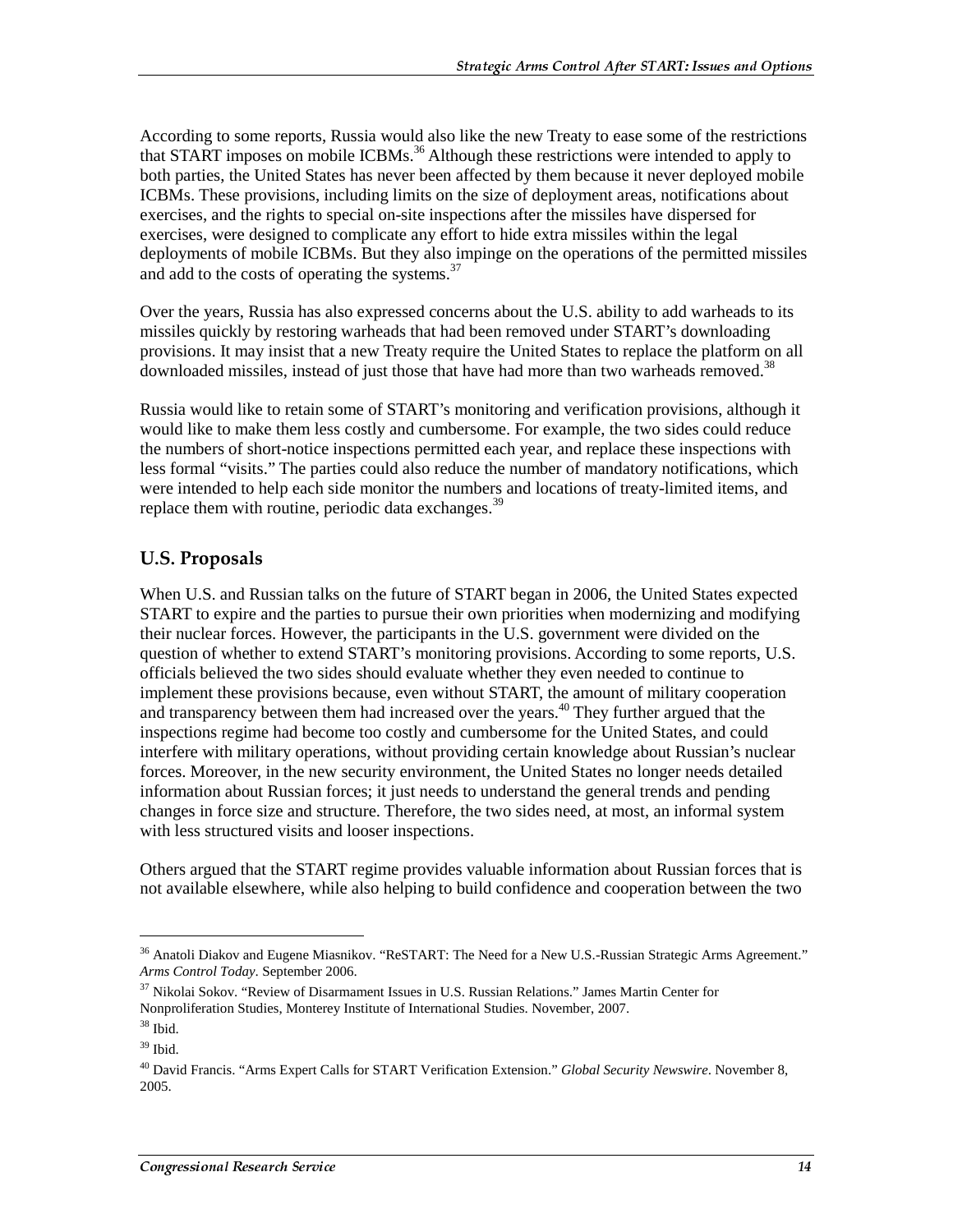sides.<sup>41</sup> Further, reports indicate that officials in the U.S. intelligence community have argued that, without START's cooperative monitoring provisions, it will not be able to assess, with confidence, Russia's compliance with the limits in the Moscow Treaty.<sup>42</sup>

While the United States has not identified any of the central limits in START that impinge on its current plans and programs, some officials have expressed concerns that an extension of these provisions, or their inclusion in a new Treaty, could affect future plans, such as the possible deployment of conventional warheads on ballistic missiles and the potential deployment of these conventional missiles at sites that are not listed in the Treaty.<sup>43</sup> This concern has emerged as a major roadblock in the recent U.S.-Russian discussions about what type of treaty should follow START.44 Russia has insisted that the new treaty count the warheads that could be deployed on *all* strategic delivery vehicles, as START did, in part to capture the warheads that could be carried on missiles converted to carry conventional weapons. It wants to count these warheads to limit the U.S. ability to break out of the treaty by converting the missiles back to nuclear warheads.<sup>45</sup> The United States, however, does not want the warheads that could be carried on these missiles to count under the Treaty because it does not want any limits on conventional warheads or any forced trade-offs between numbers of nuclear and conventional warheads.

U.S. officials have also expressed concerns about some of START's monitoring and verification provisions. For example, the Navy has indicated that Russian requests for re-entry vehicle inspections on U.S. ballistic missile submarines can interfere with the scheduled maintenance and operations of the submarines, because the Navy must bring the submarine into port and the missile into a handling facility on the base. The treaty's limits on the number of warheads that can be removed, or downloaded, from Trident submarines might also interfere with the Navy's deployment plans for the future, particularly the United States chooses to remove more warheads from Trident missiles as it continues to reduce the overall number of strategic warheads in its arsenal.

Some in the U.S. government have also argued that START's provisions requiring the exchange of telemetry data during flight tests of ballistic missiles will interfere with U.S. military plans and programs.46 In particular, the United States uses retired Minuteman II ICBMs as target vehicles during tests of its missile defense capabilities. Because these missiles are still limited by the START Treaty, the United States must provide Russia with all the telemetry generated during these flights. Yet, the data from these tests may reveal information not only about the Minuteman II ICBMs but also about the goals of the flight test and the characteristics of the missile defense interceptors. This concern has been a key issue in discussions about whether, and how, the United States and Russia should extend some of START's monitoring provisions.

 $\overline{a}$ 

<sup>41</sup> Carol Giacomo. "U.S. to let START nuclear treaty expire." *Reuters*. May 22, 2007. See also, Jonathan S. Landay. "Dispute Delays Arms Control Talks with Moscow." *McClatchy Washington Bureau.* June 18, 2007.

<sup>42</sup> Wade Boese. News Analysis: "The Bush Administration and Verification." *Arms Control Today*, April 2005.

<sup>43</sup> Phil Gardner, Michael George, Vera Lev, and Sandra McMahon. *Extension of the START Treaty?* An SAIC Emerging Issues Project. December, 2005.

<sup>&</sup>lt;sup>44</sup> Walter Pincus. "U.S., Russia Split over Scope of Arms Treaty Follow-up But Concur on Goal, Negotiator Says." *Washington Post*. December 22, 2008. p. 19.

<sup>45 &</sup>quot;Russia Concerned by U.S. Position on START, Deputy Foreign Minister Says. *Interfax*, December 19, 2008.  $46$  Ibid.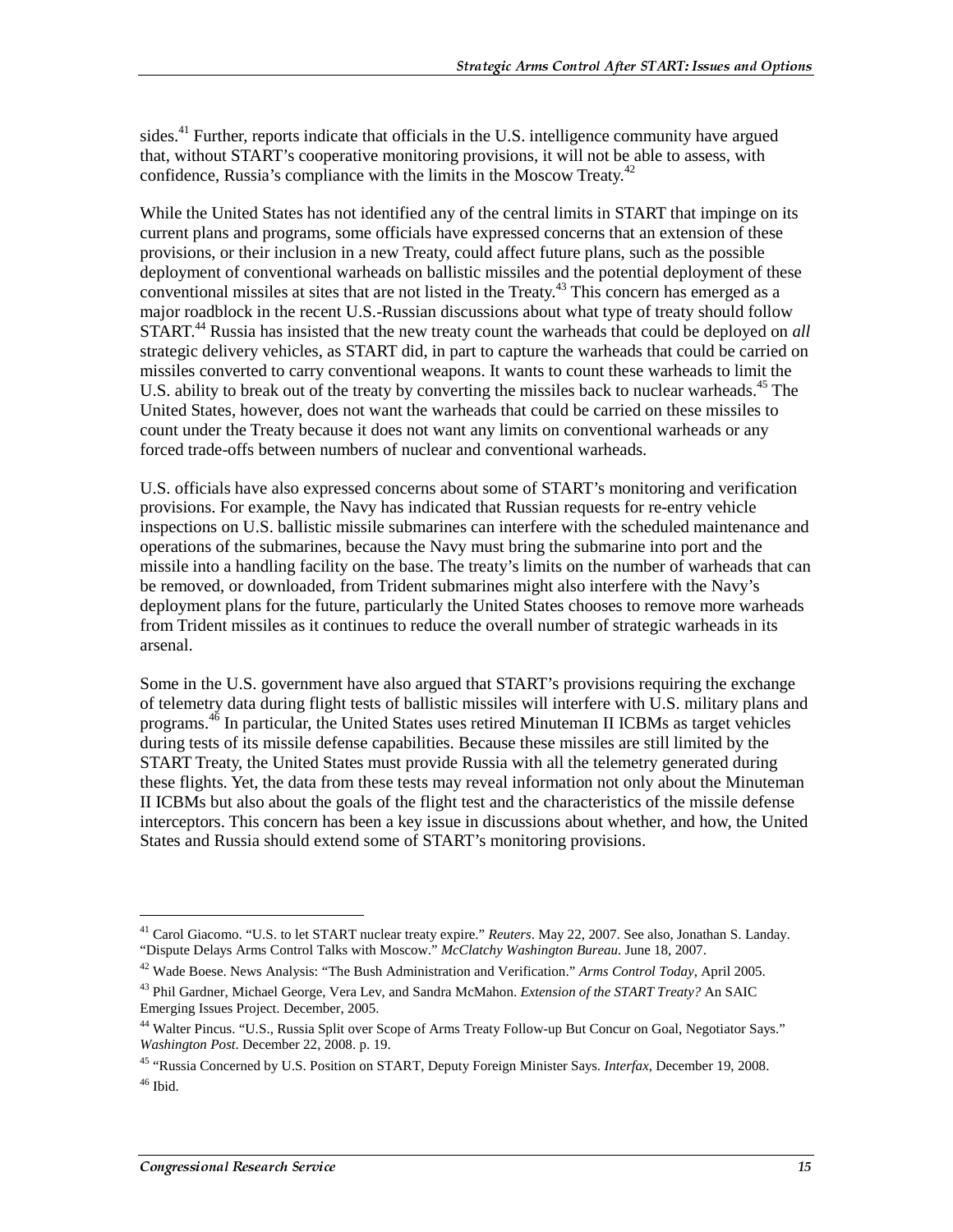The Bush Administration eventually proposed that the two sides replace START with a short, legally binding Treaty similar to the Moscow Treaty and a longer, non-binding appendix on transparency and cooperation. This transparency regime would be far less detailed and complex than START. It would allow for informal visits, without the detailed plans and notifications required by START, and probably would relax the telemetry provisions, or at least exempt Minuteman II flights during missile defense tests from the requirement to broadcast and exchange telemetry. Moreover, as is noted above, the legally binding portion of the U.S. proposal would not contain any of the detailed definitions and counting rules of START; the parties would declare their numbers of deployed warheads, as they do under the Moscow Treaty.

## **Options for the Future**

Many expect the Obama Administration to review the U.S. position on the future of START and the U.S.-Russian arms control process. In response to questions posed by the Arms Control Association, then-candidate Obama stated that, he would "seek Russia's agreement to extend essential monitoring and verification provisions of START before it expires." He also said that he would seek "real, verifiable reductions in all U.S. and Russian nuclear weapons—whether deployed or nondeployed, whether strategic or nonstrategic.... "<sup>47</sup> His transition team has since reaffirmed these goals. While this statement does not specify whether the new President will support an extension of START or its replacement with another agreement, it indicates that he is more open to completing formal agreements with Russia, in general, and to negotiating further reductions in U.S. and Russian nuclear forces.

The United States and Russia have two distinct issues to consider when they contemplate the future of their arms control relationship. First, what, if anything, should they do within the next year to extend or replace START? And, second, should they seek to negotiate a new treaty to replace the Moscow Treaty before it expires in 2012? Moreover, should the provisions in a new Treaty focus on transparency and confidence-building measures, or should the two nations also seek to impose deeper reductions on their strategic offensive forces?

It is unlikely that the United States and Russia will be able to negotiate and ratify a new Treaty before the end of 2009, even though both sides have said they want to do so. The Obama Administration has to name the senior State Department and Defense Department officials who may craft U.S. policy on arms control and nuclear weapons, develop its negotiating positions for a future arms control treaty; and negotiate and reach agreement on a wide range of issues with Russia. Both sides must present the treaty to their legislatures for advice and consent. Moreover, during its first year in office, the Obama Administration must conduct a Nuclear Posture Review,<sup>48</sup> which could recommend changes in both U.S. nuclear weapons policy and the U.S. force structure. These changes could affect U.S. arms control proposals, but the study will not be completed until early 2010.

The United States and Russia could choose from a number of options for the future of their arms control relationship. They could allow START to lapse or they could extend START for five

<sup>&</sup>lt;sup>47</sup> Arms Control Today 2008 Presidential Q&A: Democratic Candidate Barack Obama. Arms Control Association. September 24, 2008.

<sup>&</sup>lt;sup>48</sup> The mandate for the new Nuclear Posture Review is contained in the FY2008 Defense Authorization Act. (P.L. 110-181, Sec. 1070).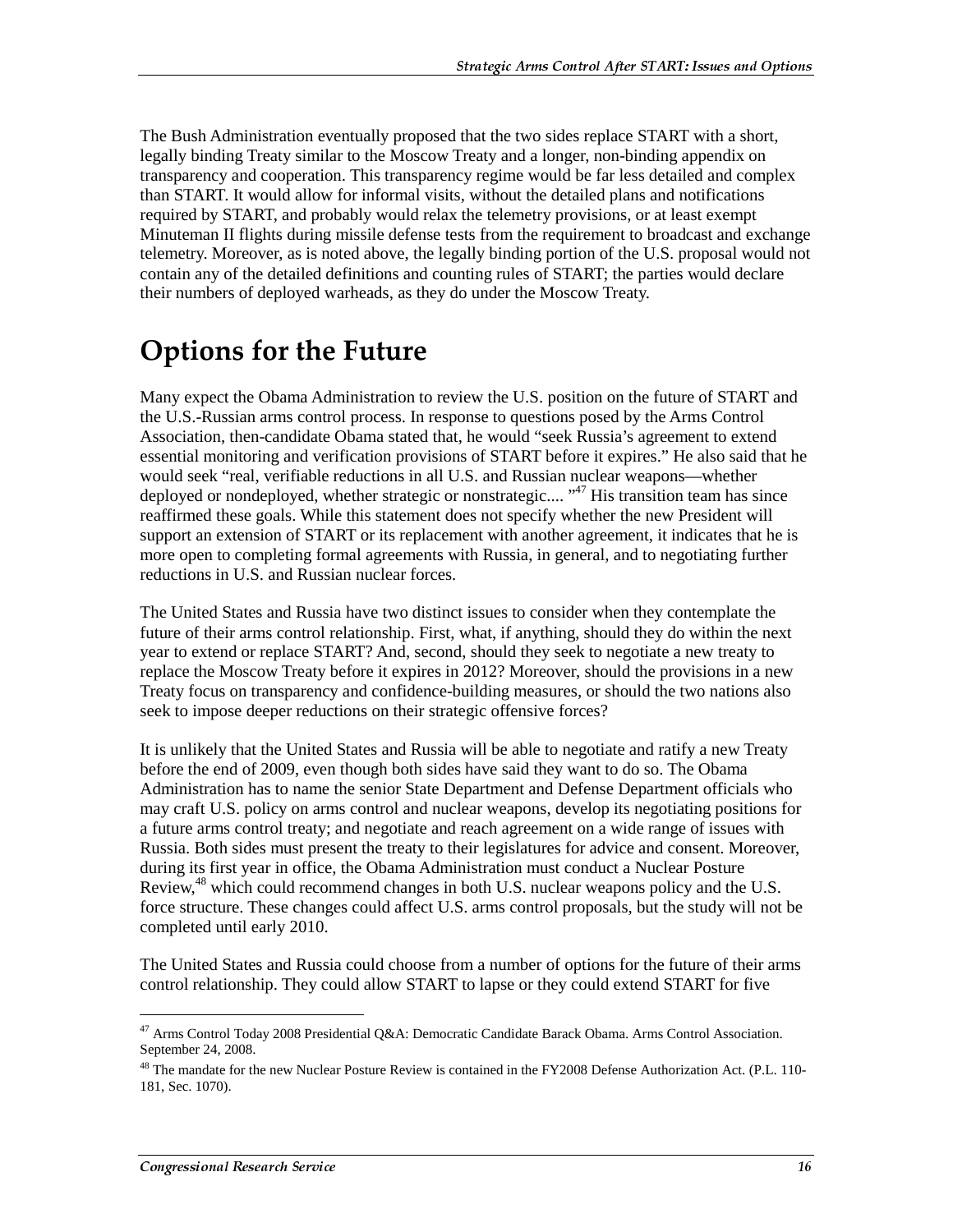years. They could negotiate a new Treaty, or they could pursue less formal arrangements to manage their nuclear forces. A new Treaty could include further reductions in nuclear weapons, or it could simply establish a transparency regime that called for continued cooperation in monitoring without further reductions in deployed weapons. In their discussions thus far, the United States and Russia have agreed they do not want to extend START, but they have been unable to agree on what kind of arrangement will follow START, in part because they do not agree on the goals they seek to achieve in their discussions. Hence, this paper will review some of the possible goals for the future of the U.S.-Russian arms control relationship before it reviews the range of options.

### **Possible Goals**

### Improving the U.S.-Russian Relationship

Many of the public discussions about the future of the U.S.-Russian arms control process focus on whether arms control can help the United States and Russia manage and improve their broader political relationship. As was noted at the beginning of this report, many observers, including some who served in the Bush Administration believe that the U.S.-Russian relationship has evolved to the point where the parties no longer need arms control as a symbol of their cooperation on resolving common security issues. Others, however, including some Members of Congress, believe that START and the arms control process still represent "the foundation of the U.S.-Russian strategic relationship" and a "key basis for trust between the two sides."<sup>49</sup>

### **Supporting Nuclear Nonproliferation Goals**

During the past few years, the public debate over arms control and nuclear weapons has increasingly focused on the role that the U.S.-Russian arms control process can play in furthering broader international nuclear nonproliferation goals. For example, many analysts have argued that a U.S.-Russian agreement to either extend or replace START can demonstrate their commitment to their arms reduction obligations under the Nuclear Nonproliferation Treaty,<sup>50</sup> and can, therefore help strengthen the nonproliferation regime, in general, and help ensure a successful outcome at the 2010 review conference of the NPT. Others, however, argue that the nations who are currently seeking nuclear weapons would not be swayed in their decisions by any steps taken by the United States or Russia, as their nuclear programs derive from their own political and security concerns. Moreover, they note that the United States and Russia have already reduced their Cold-War era nuclear arsenals sharply, without reaping any benefits in their efforts to stem nuclear proliferation.

### **Restraining Weapons**

j

Many analysts in the United States and officials in the Bush Administration have argued that, in the current security environment, the United States and Russia no longer need to worry about all the details related to the size or structure of the other side's nuclear forces, they just need to understand the general trends. $51$  Both have reduced their forces in recent years and neither needs

<sup>49</sup> Senator Richard Lugar. " Trust Still Needs Verification." *Washington Times*. July 18, 2008. P. 24.

<sup>50</sup> Jenifer Mackby ad Edward Ifft. "The End of START." *Special to the Washington Post*, April 20, 2007.

<sup>51</sup> Jonathan S Landay. "Dispute Delays Arms Control Talks with Moscow." *McClatchy Washington Bureau*. June 18, (continued...)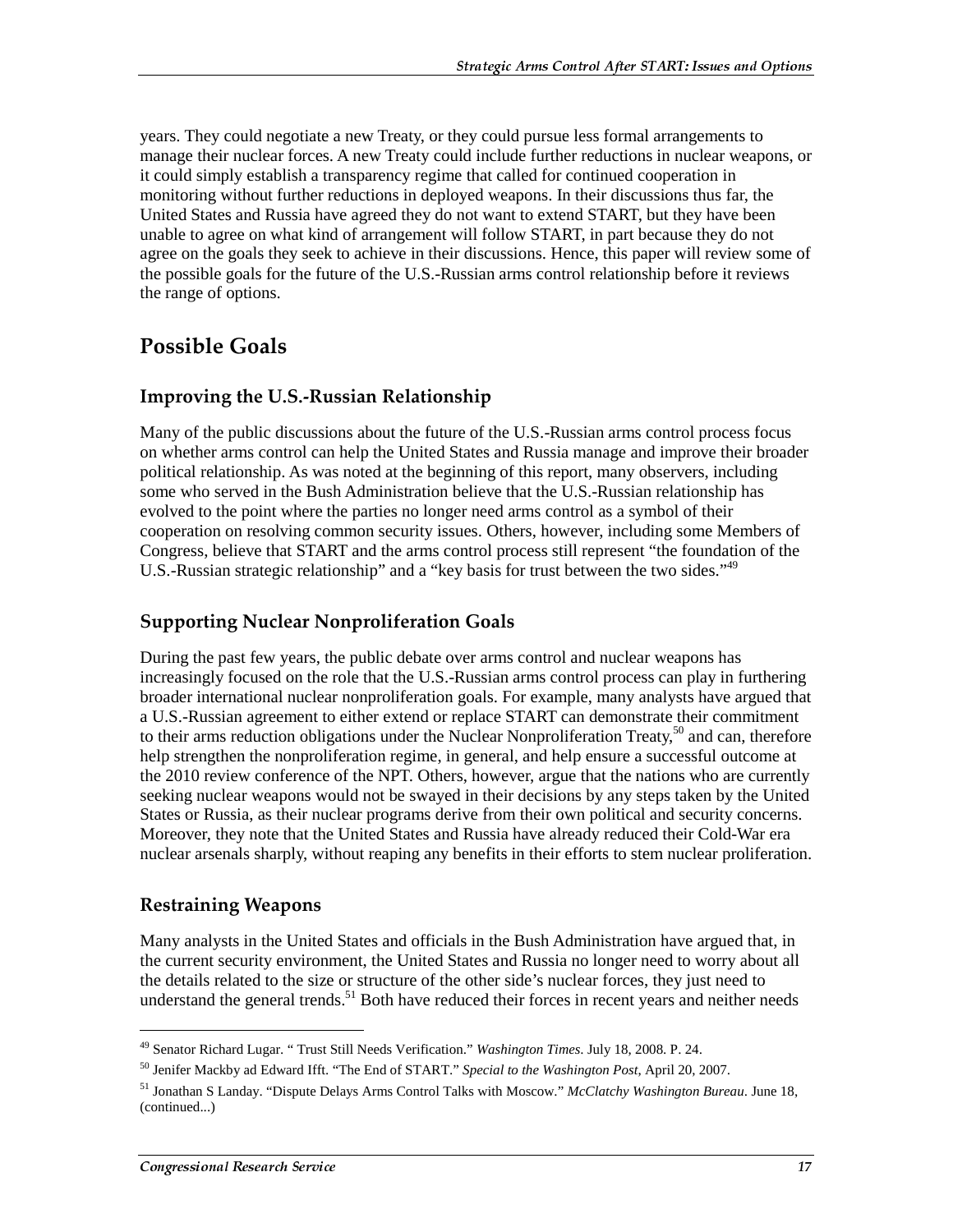to fear that the other would attack it with its remaining forces. Therefore, they no longer need to negotiate formal treaties to establish and maintain balance between their two force structures. Moreover, these treaties undermine the flexibility that each nation may need to adjusts its forces in response to future threats from emerging adversaries.

Although Russia recognizes that the relationship between the two nations is not as tense as it was during the Cold War, it still sees threats to its security from U.S. policies and programs. Therefore Russia continues to value arms control measures that restrain U.S. forces because these measures provide both stability between the two sides forces and predictability for Russia when it considers how U.S. forces may evolve.<sup>52</sup>

Many analysts in the United States also believe that the stability and predictability offered by arms control agreements are valuable enough to offset any limits the treaties may create for U.S. flexibility. Some argue that the process of implementing an arms control treaty, with its communication and cooperation, by itself, is important, so that the parties can avoid misunderstandings while they work together to reduce nuclear forces and nuclear dangers. Others, however, emphasize that the actual limits and restrictions in the treaty, as much as the cooperation to implement them, determine the amount of stability and predictability offered by the treaty. They note that the United States and Soviet Union included many of the detailed provisions in START because both wanted to restrain and reduce the nuclear forces of the other side to reduce the threat from those forces, and both agreed to include detailed monitoring and verification provisions so that they could be more confident about achieving the goal of reducing the threat.

#### Promoting Transparency and Cooperation

Many have argued that, at least in the near-term, the United States and Russia should seek to replace START with a regime that will ensure transparency and build confidence, even if it does not mandate deeper reductions in nuclear weapons.<sup>53</sup> This type of agreement will ensure that some form of monitoring and verification provisions remains in place after START expires and while the Moscow Treaty remains in force. A confidence-building regime can foster cooperation between the two sides even if the data it provides is not needed to verify compliance with an arms control Treaty. As one observer has noted, START "forces the United States and Russia to communicate," and to interact in ways that can build trust between them.<sup>54</sup> Therefore, an agreement that allowed the parties to continue with data exchanges, notifications, and some inspections, even without further reductions, could prove valuable.

Some argue that the United States and Russia can promote transparency and continue their cooperation without signing a formal arms control agreement. They note that the two sides will continue to cooperate on reducing nuclear dangers through the nonproliferation and threat

 $\overline{a}$ 

<sup>(...</sup>continued)

<sup>2007.</sup> 

 $52$  In a recent interview with the Arms Control Association, Russia's Ambassador to the United States, Sergey Kislyak, who, as Deputy Foreign Minister participated in talks on the future of START, stated that "the mutual constraints provided for in START should not be lost because they do provide stability and are one of the important things that also should be preserved and should not be discarded." See, Arms Control Association, *Interview with Sergey Kislyak, Russian Ambassador to the United States*. December, 2008. http://www.armscontrol.org/act/2008\_12/KislyakInterview. 53 Edward Ifft. "The Future of START." June 11, 2007.

<sup>54</sup> Pavel Podvig. " Why START is Important.*" Bulletin of the Atomic Scientists*. July 3, 2007.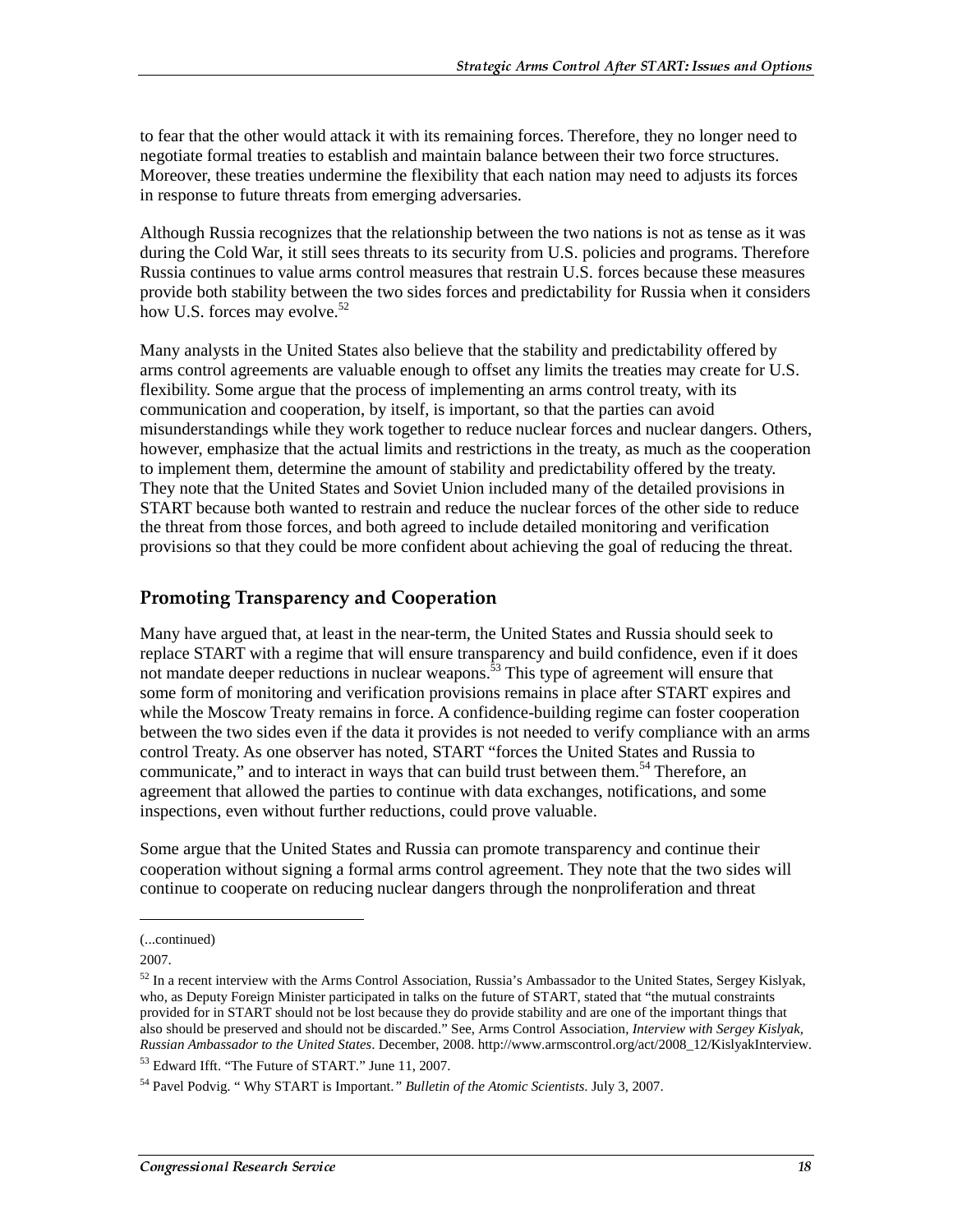reduction programs that the United States funds to improve security and eliminate weapons in Russia. These efforts can be bolstered by informal visits to weapons deployment areas and storage facilities. Moreover, some have argued that the formal monitoring and verification provisions in START can create tensions and undermine cooperation with their rigid requirements and stringent rules, which do not allow the parties to adapt their activities when conditions change. $55$ 

### **Scope**

### Reductions vs. Transparency

Some analysts have argued that START provides the United States and Russia with the framework they could use to move quickly to negotiate a comprehensive agreement that would both reduce forces below the Moscow Treaty limits and outline a wide-ranging monitoring and verification regime.<sup>56</sup> This approach would not only satisfy Russia's preference for pursuing deeper reductions in a follow-on to START in the near-term, but would also allow the United States and Russia to demonstrate bold leadership to the international community in the months before the 2010 NPT Review Conference. The two sides may not have time to complete this type of agreement before START expires, but this could still advance the arms control agenda by highlighting their commitment to pursue a Treaty on deep reductions even if START were to lapse in the near-term.

On the other hand, some have argued that a shorter, less detailed document, like the Moscow Treaty, might be sufficient to foster communication and cooperation. Even without specific definitions and restrictions, such a document can still demonstrate the parties' intent to reduce nuclear arms. Further, with fewer detailed restrictions, both sides would be able to maintain the flexibility they might need to alter their forces to meet unanticipated changes in the international security environment. Moreover, the negotiations could probably proceed more quickly than those that sought to produce a lengthy, detailed treaty. The United States and Soviet Union took seven years to negotiate START, but the United States and Russia completed the Moscow Treaty in less than a year.

### Linkages

j

The START Treaty limits only strategic offensive delivery vehicles and the warheads carried by those forces. But the history of U.S.-Soviet arms control negotiations is full of examples where one or the other side has tried to include limits or restrictions on other types of weapons. Over the years, both countries have sought to include some types of limits on their shorter-range nonstrategic nuclear weapons in arms control agreements; analysts continue to suggest that these limits are both necessary and inevitable in a future agreement.<sup>57</sup> The two sides have also often linked progress in discussions on missile defense programs with progress on limits on strategic offensive nuclear weapons. This linkage was explicit in the 1970s, when the first Strategic Arms

<sup>55</sup> Phil Gardner, Michael George, Vera Lev, and Sandra McMahon. *Extension of the START Treaty?* An SAIC Emerging Issues Project. December, 2005.

<sup>56</sup> Daryl G. Kimball. "START Over." *Arms Control Today*. June 2007.

<sup>57</sup> Oliver Thranert. *U.S. Nuclear Forces in Europe to Zero? Yes, But Not Yet*. Carnegie Endowment for International Peace. December 10, 2008.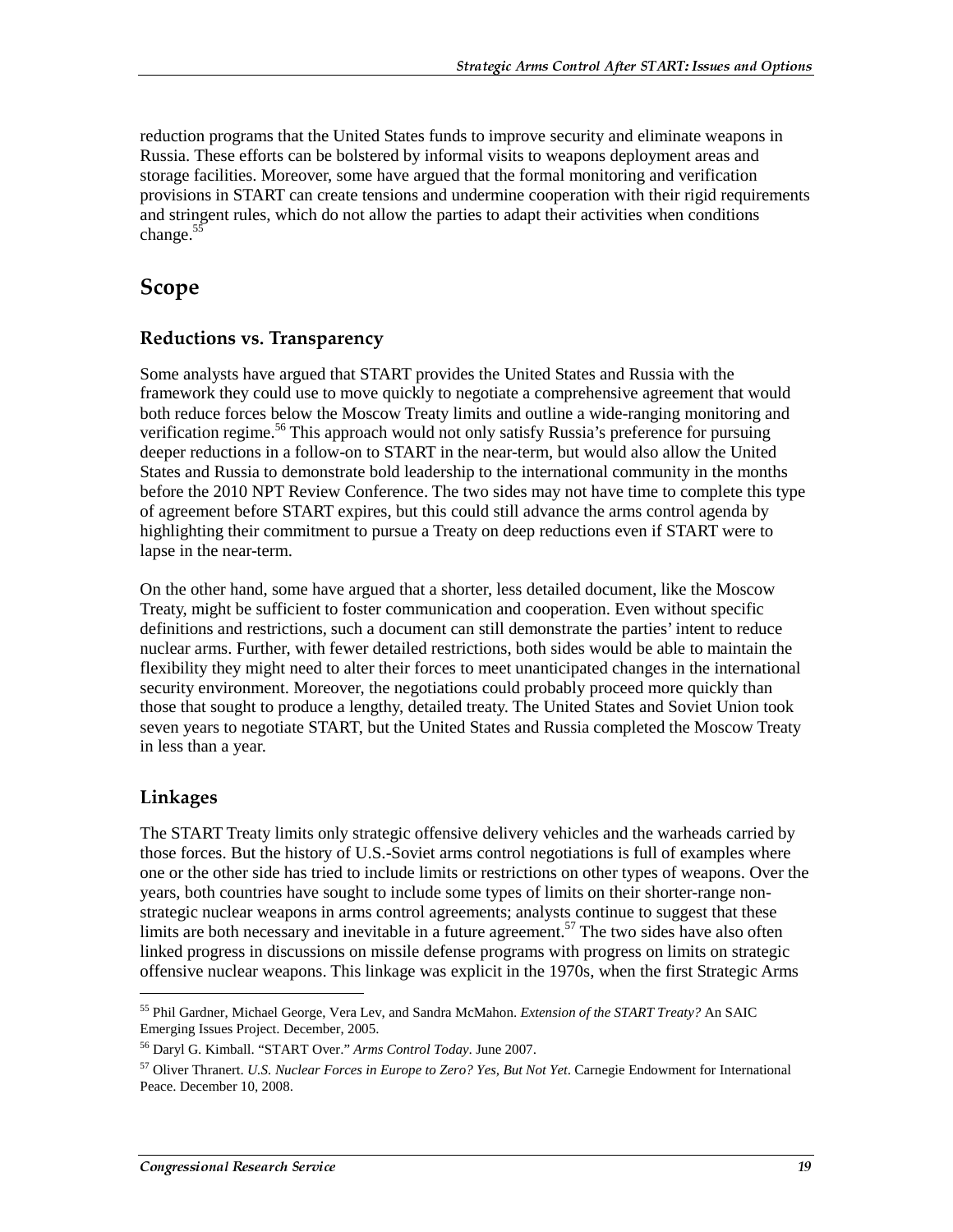Limitation Talks (SALT I) produced both the Anti-Ballistic Missile Treaty and the Interim Agreement on Offensive Arms. This linkage between offenses and defense remains important to Russia, as is evident in its concerns about the U.S. plans to deploy a missile defense site in Poland and the Czech Republic.

Several analysts have also suggested that future treaties should limit not only deployed warheads, but also the numbers of warheads that each side retains in its stockpile of reserve warheads.<sup>58</sup> While no arms control treaty has ever sought to reduce either nation's stockpile of reserve warheads, as the number of deployed warheads declines further, the number of warheads in storage could create an imbalance if either side could return them to deployment quickly. Moreover, reductions in the numbers of stored warheads, and their consolidation in fewer storage facilities, might ease concerns about the possibility that some might be stolen from insecure storage facilities.

#### Participants

j

Although the United States and Soviet Union signed START as a bilateral agreement, it evolved into a multilateral treaty when Belarus, Ukraine, Russia, and Kazakhstan succeeded the Soviet Union as parties to the Treaty. Each of the four former Soviet states is subject to the limits, restrictions, and monitoring provisions in START, even though Russia is the only one with nuclear weapons left on its territory. Each also has a voice and a vote in the deliberations in the Joint Compliance and Inspection Commission established by the Treaty. If the parties agree to extend START, Ukraine, Belarus, and Kazakhstan will remain as parties to the Treaty unless they agree to amend it to include only the United States and Russia. If the United States and Russia sign a new Treaty, these other three states probably would not be included.<sup>59</sup>

Analysts have long suggested that, as the United States and Russia reduce their forces to ever lower levels, they may eventually open up the arms control process to other nuclear weapons states. This was rarely an issue during the Cold War, because the United States and Soviet Union each deployed thousands of warheads on their strategic offensive nuclear weapons. France, Great Britain, and China have deployed just a few hundred warheads each.<sup>60</sup> Most analysts agree that these other nations should not join the process until the United States and Russia reduce to 1,000 or fewer warheads. Hence, as the United States and Russia decide how, or whether, to advance their bilateral arms control agenda, they may also begin to think about when, or whether, to expand the process to include other nuclear nations.

<sup>&</sup>lt;sup>58</sup> President-elect Obama has indicated that he would seek to include limits on weapons in the stockpile in a future arms control treaty. See "Arms Control Today 2008 Presidential Q&A: Democratic Candidate Barack Obama." *Arms Control Association*. September 24, 2008.

<sup>&</sup>lt;sup>59</sup> According to an official with the U.S. State Department, Russia "prefers working bilaterally with the United States on nuclear weapons issues and wants to 'exclude' Belarus, Kazakhstan, and Ukraine from future arrangements." See Wade Boese. "START Decision Put Off to 2009." *Arm Control Today*. December, 2008.

<sup>&</sup>lt;sup>60</sup> For summaries of the nuclear forces of these nations, see, Robert S. Norris and Hans Kristensen. "Chinese Nuclear Forces, 2008." *Bulletin of the Atomic Scientists*. July/August 2008; Robert S. Norris and Hans Kristensen and Robert S. Norris and Hans Kristensen. "British Nuclear Forces, 2005." *Bulletin of the Atomic Scientists*. November/December, 2005.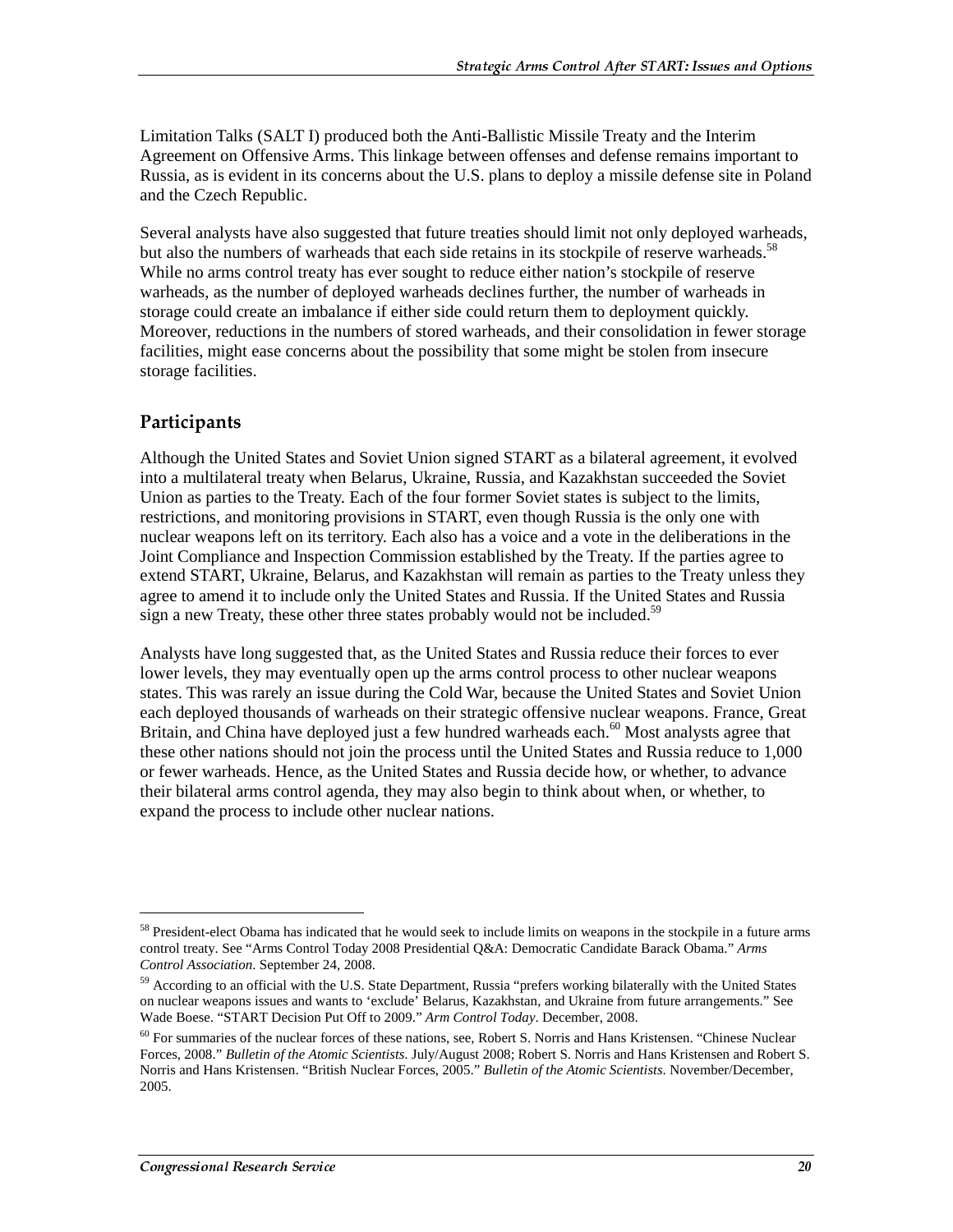### Potential Paths

### **Allow START to Lapse**

The United States and Russia could allow START to lapse at the end of 2009. The Bush Administration initially preferred this option because it did not want to continue the formal U.S.- Russian arms control process at all, but also believed that START could lapse without signaling the end of U.S.-Russian nuclear cooperation or even the end of formal arms control. As the Bush Administration eventually suggested, the two sides could agree, without signing a formal Treaty, to continue to implement some of the monitoring provisions in START so that they could both gather information needed to verify compliance with the Moscow Treaty and retain the cooperative relationship that had developed during START's verification process. This path could, however, conflict with Russia's domestic law as it would need to be a party to a legally binding Treaty before it could allow foreigners to have access to sensitive military and nuclear sites.<sup>61</sup> To rectify this problem, the parties might seek to negotiate a separate executive agreement or memorandum of understanding to allow the visits. Alternatively they could, as the Bush Administration suggested, attach the monitoring provisions to a simple treaty document that essentially restated the provisions of the Moscow Treaty.

If the parties allowed START to lapse, and did not have the time to agree on a replacement before December 2009, they could still pursue negotiations on a treaty that would eventually replace both START and the Moscow Treaty. Concerns about the absence of any arms control limits might inspire them to press forward on this task and seek compromises in a short amount of time. Conversely, if the absence of arms control limits did not appear to upset stability or the level of cooperation between the parties, then the pressure to reach a new agreement might diminish. Hence, this path may be attractive to those who believe that the United States and Russia no longer need formal treaties to manage their relationship, but it may appear too risky to those who believe that the arms control process remains an important part of the relationship.

### **Extend START**

Neither the Bush Administration nor the current Russian leadership want to extend START in its present form, particularly for the full five years allowed under the terms of the Article XVII. Yet, this path may be the only one available if the parties want to retain some of the START monitoring and verification provisions in the near term. They could possibly agree to extend START for a shorter period of time, perhaps two years, while they negotiate a new Treaty that would replace START. But this option is not mentioned in the current Treaty, so it might need to be treated as an amendment to the Treaty and require the advice and consent of both nations' legislatures. The U.S. Senate might not object to a short-term extension of START, particularly since several Members have already called on the parties to extend the Treaty's monitoring and verification regime, but Russia's parliament may not be as accepting. The current tensions in the U.S.-Russian relationship, along with ongoing concerns about U.S. plans to deploy missile defenses in Poland and the Czech Republic, could lead some in Russia to question whether any extension of START, with its limits on Russia's ability to modernize its forces and deploy multiple warhead ballistic missiles, serves Russia's interests.

<sup>&</sup>lt;sup>61</sup> Alexei Arbatov and Rose Gottemoeller. "New Presidents, New Agreements? Advancing U.S.-Russian Strategic Arms Control." *Arms Control Today*. July/August 2008.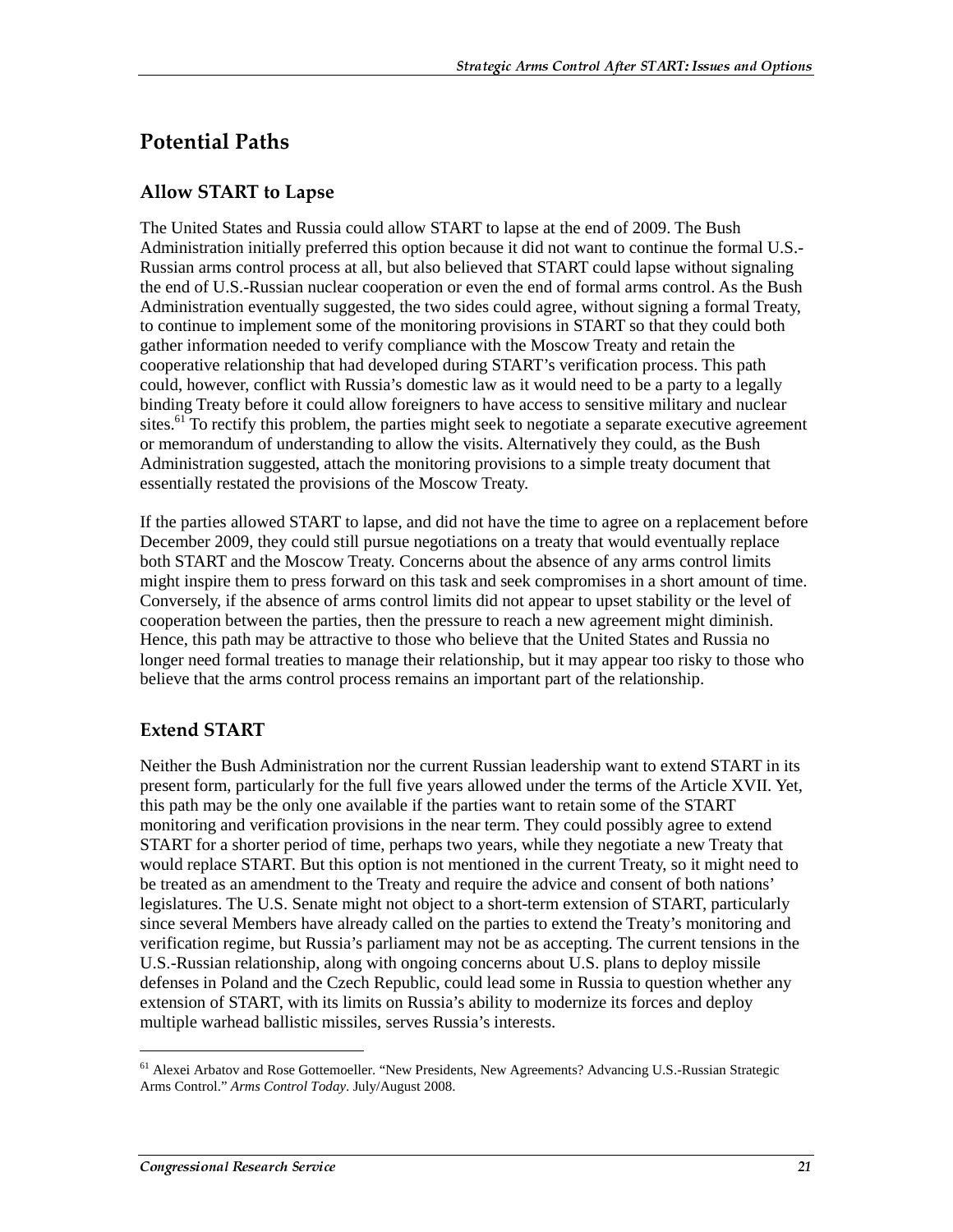### **Extend and Amend START**

Instead of amending START so that they could extend it for less than the mandated five years, the parties might extend START according to the Treaty provisions, which they could do without seeking approval from their legislatures, then try to amend the Treaty to adjust the provisions that each finds too binding in the current environment. For example, Russia might want to alter the "new types" rule in START, or it might seek a waiver from the rule for the RM-24 missile; the United States might want to alter the provision requiring the exchange of telemetry from missile flight tests, or seek a waiver for retired Minuteman II missiles that are used as missile defense targets. Both sides might want to modify the verification protocol to remove some of the more costly and intrusive requirements, particularly if the parties believe the data they provide is no longer critical to understanding the other side's nuclear forces. Consequently, they might be able to craft a "package" of amendments that would incorporate each side's highest priorities.

Both the United States and Russia would have to submit this package for approval by their legislatures. Some in the U.S. Senate might object to the changes that relieve Russia of some of its obligations, but a package that addressed both nations' concerns might still win the approval of the necessary 67 Senators. The Russian parliament might object to any agreement that extended START without addressing Russia's concerns about U.S. missile defense plans. However, it might, nevertheless, accept an amendment package that addressed some of Russia's concerns with the provisions in START. In addition, if the United States and Russia extended START for five years before negotiating the amendments, the Russian parliament would have to accept either the unmodified extension, or the amendment package.

### Replace START

Regardless of whether they allow START to lapse or extend it before December 2009, the United States and Russia could continue negotiations on a new Treaty. If they completed the Treaty before an extended START expired, the new Treaty could replace START, or, if it were similar to the Moscow Treaty, with aggregate limits but no detailed definitions, counting rules, or monitoring provisions, it could run concurrently without substituting for START.

As was noted above, Russia would like the new treaty to be a complete package of further limits on nuclear weapons, detailed definitions and counting rules, and monitoring and verification provisions. The Bush Administration, on the other hand, would have liked the new treaty to essentially replace the Moscow Treaty, with some informal monitoring provisions to offer a measure of transparency and cooperation. A future Treaty could take either of these forms, or it could focus solely on monitoring measures by establishing a legally binding framework for transparency and cooperation not linked to the need to verify compliance with restrictions on nuclear forces and activities.

### Further Reductions with START Rules

A new treaty could contain START-style definitions and counting rules, along with deeper reductions in the permitted numbers of warheads. This combination of provisions would continue to reduce U.S. and Russian deployed forces and would also provide transparency and predictability for the future. Without the START-style definitions and counting rules, neither side would be able to confirm that the other has complied with the Treaty's reductions because each will not know what the other side considered to be limited by the treaty.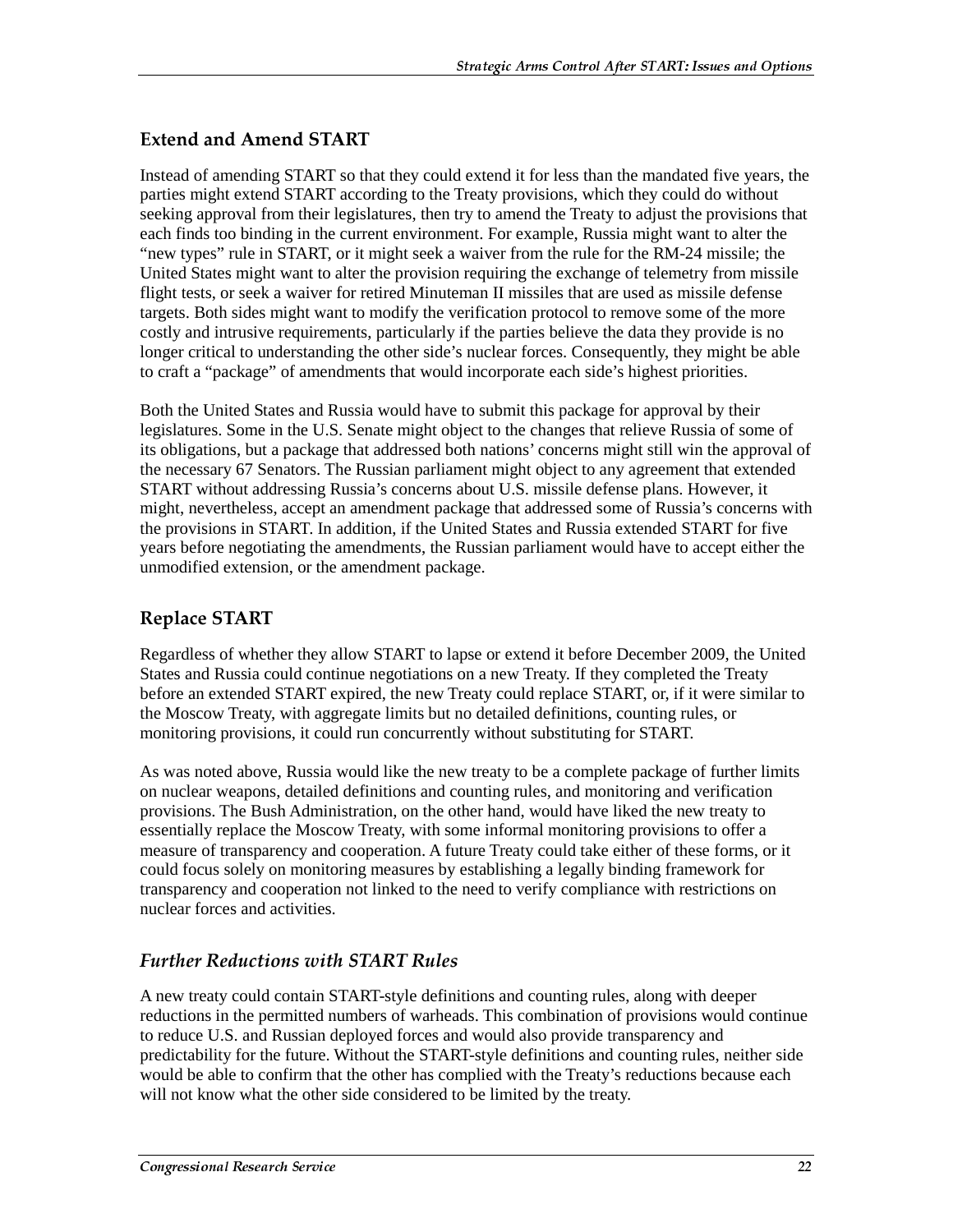At the same time, a Treaty that required the United States to reduce its forces below the Moscow Treaty limits of 1,700-2,200 warheads, but also used the START counting rules to calculate the number of warheads attributed to deployed delivery vehicles could force the United States to make hard choices and significant changes in the structure of its nuclear forces. Under START, all deployed delivery vehicles count under the Treaty's limits (Russia has proposed that the same be true in a new agreement); the parties then calculated the number of deployed warheads by multiplying the number of deployed delivery vehicles by a number of warheads listed in the data base for that type of delivery vehicle.

The Moscow Treaty, on the other hand, does not assume all delivery vehicles carry deployed warheads, and allows the parties to exclude those that do not. As a result, the United States does not count the launchers or warheads on 2 of its 14 Trident submarines because they are in overhaul and not "deployed." These would count under the START rules. It also has removed more than 2 warheads from some Trident missiles, without changing the front end of the missile. Under START, these missiles would count as 6 warheads each; in its declaration under the Moscow Treaty, the United States counts only the aggregate number of actual deployed warheads; it does not even have to specify how many warheads are deployed on any given missile or submarine. Moreover, under the Moscow Treaty, the United States counts only the bomber weapons maintained in the active stockpile at U.S. bomber bases. Under START each bomber equipped to carry cruise missiles would count as 20 warheads, regardless of available weapons or actual deployments.

These differences produce striking differences in the number of warheads that count under each Treaty. In May 2008, the United States declared that it had 2,871 operationally deployed strategic warheads that would count against the Moscow Treaty.<sup>62</sup> At the same time, when it exchanged START data with Russia in July 2008, it stated that it had 5,951 warheads attributed to deployed ICBMs, deployed SLBMs, and heavy bombers. Many of these attributed warheads could be eliminated with some accounting changes,<sup>63</sup> but it is clear that under START definitions, the United States would have to count hundreds of warheads that it excludes from the Moscow Treaty total because it does not consider them to be operationally deployed.

To bring its warhead totals down to 1,500 or less, while using definitions and counting rules similar to those in START, the United States could seek to deploy each of its remaining Trident missiles with a smaller number of warheads. However, if START rules apply, a reduction of more than 2 warheads would necessitate the costly replacement of the platform on the post-boost vehicle on each missile. The United States could suggest that the new Treaty relax this rule, but Russia may object as it has been concerned about the U.S. ability to upload its missiles and increase its warheads in a crisis. Russia has long suggested that the parties tighten the downloading rules to minimize the possibility.

 $62$  U.S. Department of State. 2008 Annual Report on Implementation of the Moscow Treaty. Bureau of Verification, Compliance and Implementation. Washington, D.C. May 13, 2008.

 $63$  For example, this total includes 400 warheads attributed to Peacekeeper missiles. These missiles have been deactivated, but the United States did not eliminate the silos according to START Treaty rules, so the warheads still count. It also excludes up to 768 warheads that could be deployed on four Trident submarines. The U.S. Navy has converted these submarines to carry non-nuclear cruise missiles, but, because it did not remove the launch tubes for the Trident missiles, they still count under START as if each launch tube held one missile and each missile carried either six or eight warheads.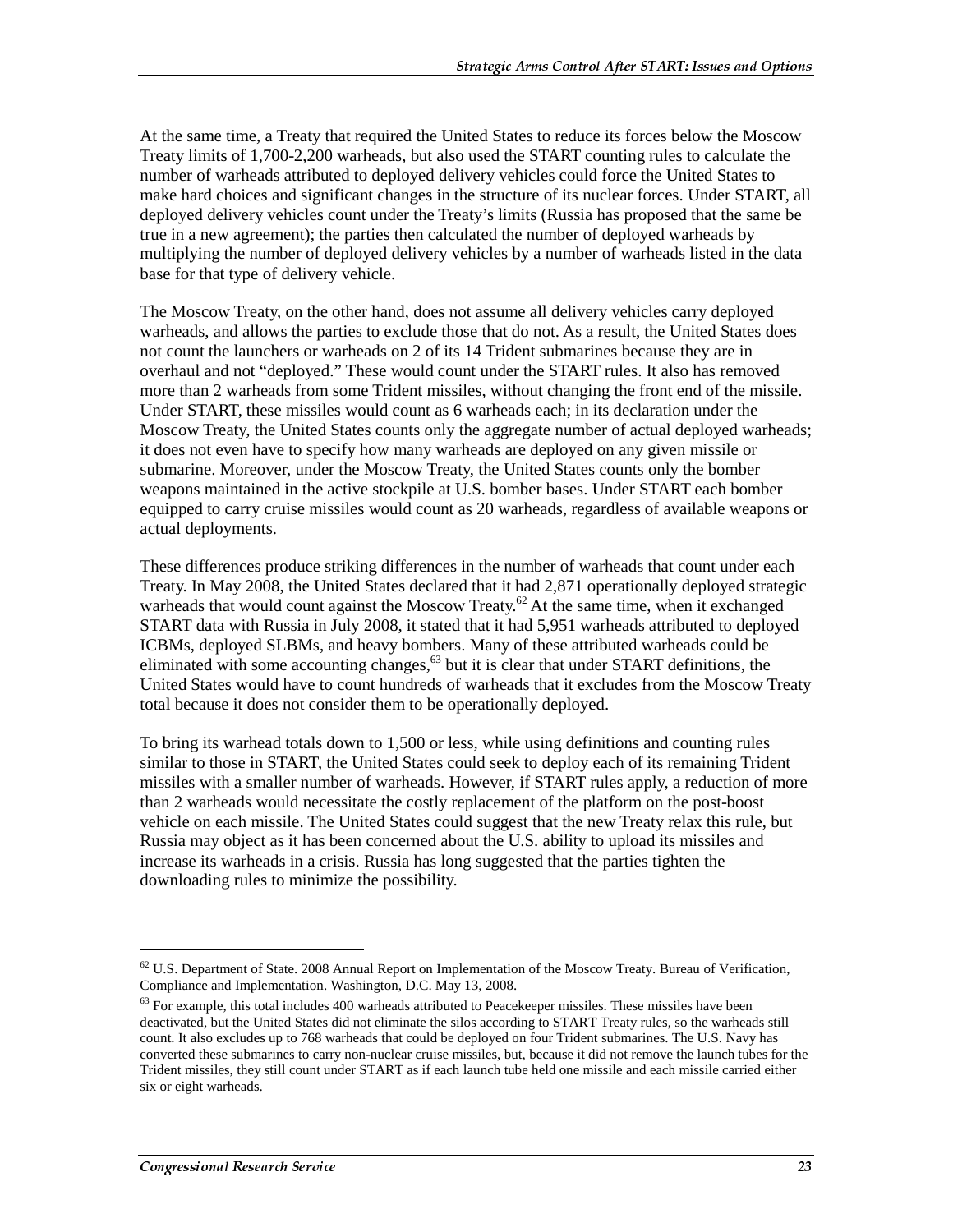As an alternative, the United States could reduce its total warheads by eliminating some of its deployed launchers (bombers, ICBMs, or SLBMs), or even removing one leg of its "strategic triad" from the nuclear force. However, the United States probably would not want to reduce the number of B-52 and B-2 bombers, as these fly conventional missions in ongoing conflicts, so it might have to remove them from the nuclear force altogether. It also might be difficult to reduce the Minuteman fleet of ICBMs below the current number of 450 without also reducing the number of bases and cutting into the number of personnel trained to operate the system. Further, as the number drops, it may be also be difficult to justify the costs associated with retaining the smaller force.

Most experts agree that the Trident submarines are going to be the mainstay of the U.S. nuclear arsenal in the future. But, unless the United States cuts deeply into the other "legs" of its strategic triad, deep reductions in total warheads may require reductions in the number of Trident submarines. If the United States were to reduce its Trident fleet to 10 or fewer submarines, it might not be able to operate out of two bases, as it does now, and retain submarines on patrol in the areas from where they would fire their missiles, in both oceans. Changes in this deployment pattern might require changes in the missions and targets of the submarine fleet. The President and the U.S. military would probably want to consider the implications of these basing and operational changes before deciding whether to accept arms control limits that produce such changes.

Hence, if the United States agrees to replace START with a new Treaty that reduces warheads below the levels in the Moscow Treaty but retains many of the definitions and counting rules of START, it will have to make difficult choices about how to structure and operate its nuclear force. These decisions are not likely to come easily or quickly, and could delay both the start and the finish of negotiations on a new Treaty.

#### Further Reductions without START Rules

The complexities detailed above demonstrate why the Bush Administration has been unwilling to follow START with a similar, detailed document. Even those in the Administration who believe that the U.S.-Russian arms control process should continue argue that the two sides should pursue a Treaty that did not contain the level of detail in START. For example, during a speech before the Carnegie Endowment for International Peace in October 2008, Secretary of Defense Robert Gates said, "I am not sure that agreements that are the size of a telephone book and take years to negotiate are in the interest of either party." He went on to say, "I believe we should go for another agreement with Russia. I believe it could involve further cuts in the number of warheads. I believe we do need the verification provisions. But I think it ought to be an agreement that is shorter, simpler, and easier to adjust to real-world conditions than most of the arms control agreements I've seen over the last 40 years."<sup>64</sup>

A shorter, less detailed Treaty may not, however, provide the level of transparency or predictability sought by many analysts. Under the Moscow Treaty, which is short and contains few details, neither the United States nor Russia has to offer any transparency into the structure of its nuclear forces. Each simply has to declare how many warheads it has deployed on its operational forces. Further, because the Treaty includes no time lines for the reduction process

<sup>64</sup> Secretary of Defense Robert Gates. *Nuclear Weapons and Deterrence in the 21st Century*. Carnegie Endowment for International Peace. October 28, 2008. http://www.carnegieendowment.org/files/1028\_transcrip\_gates\_checked.pdf.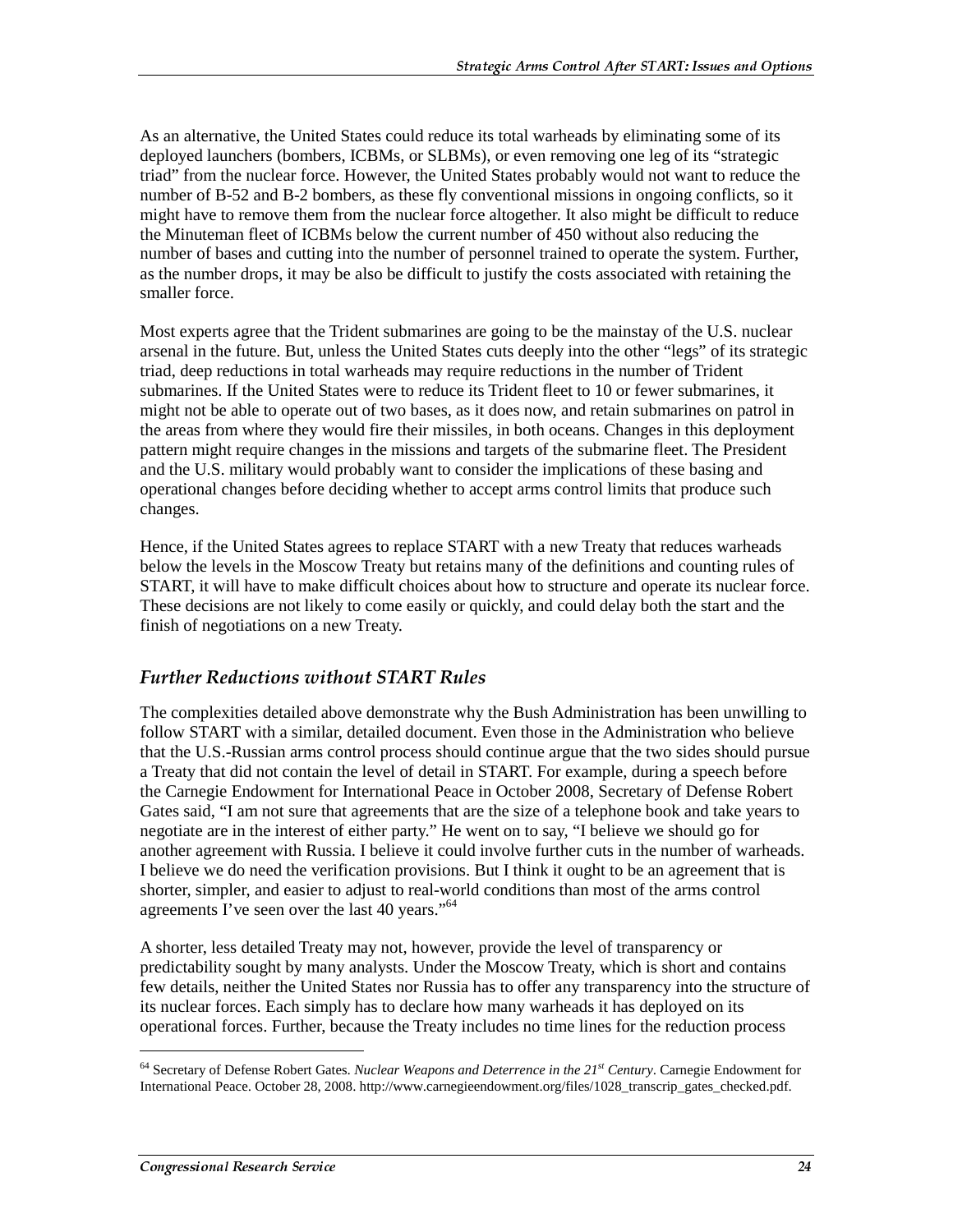and no definitions of the items limited by the Treaty, neither side can predict with confidence the process or outcome of the other side's reductions. As a result, some argue that, while the shorter negotiations may seem preferable, a shorter Treaty with an absence of details would not necessarily serve the goals of an arms control process that sought to strengthen the relationship between the United States and Russia or to reduce the perceived threats from their nuclear weapons.

### Transparency and Confidence Building Measures

Some Members of Congress and analysts outside government have called on the United States and Russia to extend the monitoring regime in START, even if they cannot reach agreement on further reductions in nuclear forces. In a "Dear Colleague" letter circulated in July 2007, Representative Ellen Tauscher, Chair of the House Armed Services Committee, Subcommittee on Strategic Forces, noted the "transparency required by the START verification regime has bred confidence in both Russia and the U.S. enabling cooperation on a range of nuclear arms issues."<sup>65</sup>

An agreement that established a transparency regime without imposing any further reductions on nuclear weapons could allow the United States and Russia to sustain their confidence in their knowledge of each other's nuclear weapons deployments. The START regime's extensive exchanges of data about the characteristics of each party's weapons systems provide each party with significant amounts of information that would not have been available, or would have been difficult to acquire, otherwise. The parties can be confident in the accuracy of this data because they have the opportunity to visit the sites and view the weapons themselves. Moreover, START required each party to notify the other when they changed the numbers or locations of strategic systems. Even if the parties have not agreed to limit or reduce their nuclear weapons, they could continue to house their weapons at agreed sites, provide data about their characteristics and capabilities, and provide notifications when they moved them.

Some have also argued that, by continuing to cooperate in monitoring the locations and characteristics of deployed nuclear weapons, the United States and Russia would be better positioned to monitor compliance with the Moscow Treaty. The notifications and data exchanges would continue to inform them about the numbers and locations of missiles and bombers, while on-site visits would give them an opportunity to count the warheads deployed on some missile. These inspections would not, however, provide the parties with an opportunity to calculate all the warheads that would count under the Moscow Treaty. Because START inspections were designed to confirm that the number of warheads deployed on a particular missile did not exceed the number declared in the data base, they do not provide a way to count the total number warheads deployed on the entire force. However, by confirming that the deployed warhead number did not exceed the number in the data base, the inspections could provide the parties with some confidence in the number of warheads they might then use in their calculations of deployed warheads across the force.

<sup>65</sup> Representative Ellen Tauscher. *Call on the President to Extend the Most Significant Remaining Arms Control Agreement of Our Time*. July 2007.